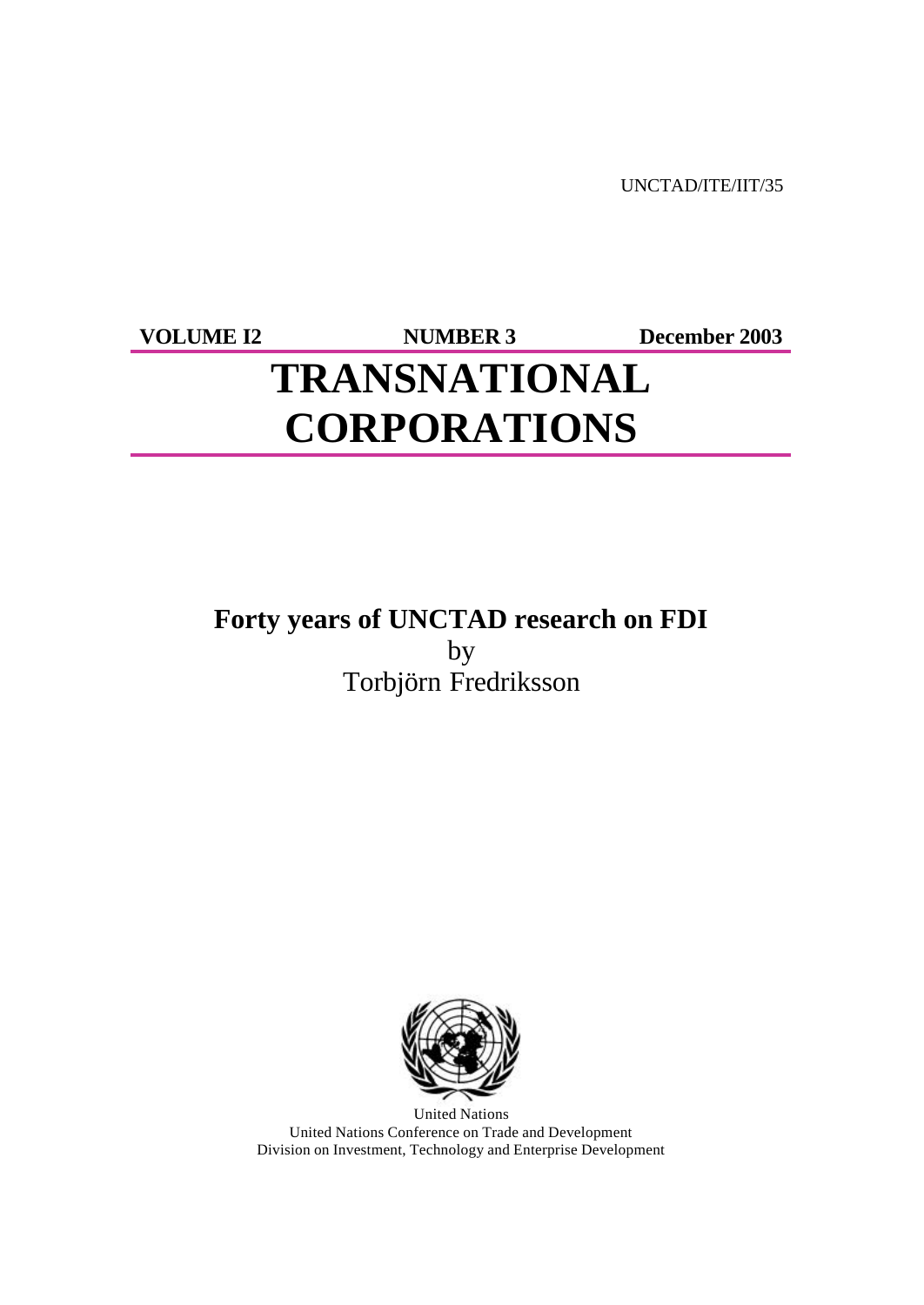# Torbjörn Fredriksson \*

UNCTAD has established itself as the most authoritative source of data and analysis related to foreign direct investment, development and related policies. This article considers the main contributions UNCTAD has made in this area over the past 40 years, since its inception. Contributions are classified in terms of collection and development of data; conceptual development and economic analysis; and policy development and normative work. The emphasis of the review is on the period 1991 to 2003, thus capturing more than a decade of *World Investment Reports*, the main outlet for the organization's research and policy analysis.

**Key words**: foreign direct investment, transnational corporations, development, goverment policies

#### **UNCTAD's evolving treatment of FDI**

The international expansion of activities by transnational corporations (TNCs) through foreign direct investment (FDI) has evoked mixed reactions over the years. There has been heated debate regarding the relative significance of the potential benefits that inflows of FDI can bring (in terms of capital, technology, access to markets, competition, etc.) and the possible negative consequences an increased level of foreign ownership can imply. Understanding the full implications of FDI is complex since it interacts with many other issue areas relating to, e.g. finance, trade, employment, environment,

<sup>\*</sup> Transnational Corporations Affairs Officer, United Nations Conference on Trade and Development, Geneva, Switzerland. The author has benefited greatly from useful comments received from many people, especially John H. Dunning, Persephone Economou, Fulvia Farinelli, Masataka Fujita, Charles Gore, Shigehasa Kasahara, Padma Mallampally, Lorraine Ruffing, Karl P. Sauvant, Satwinder Singh, Anh-Nga Tran-Ngyuen and Jörg Weber. A revised version of this article will appear in a volume which covers key contributions of UNCTAD over the past 40 years in the areas of international trade; money, finance and debt; FDI, shipping, competition and technology. It is being prepared for the UNCTAD XI Conference in Sao Paulo, Brazil in June 2004.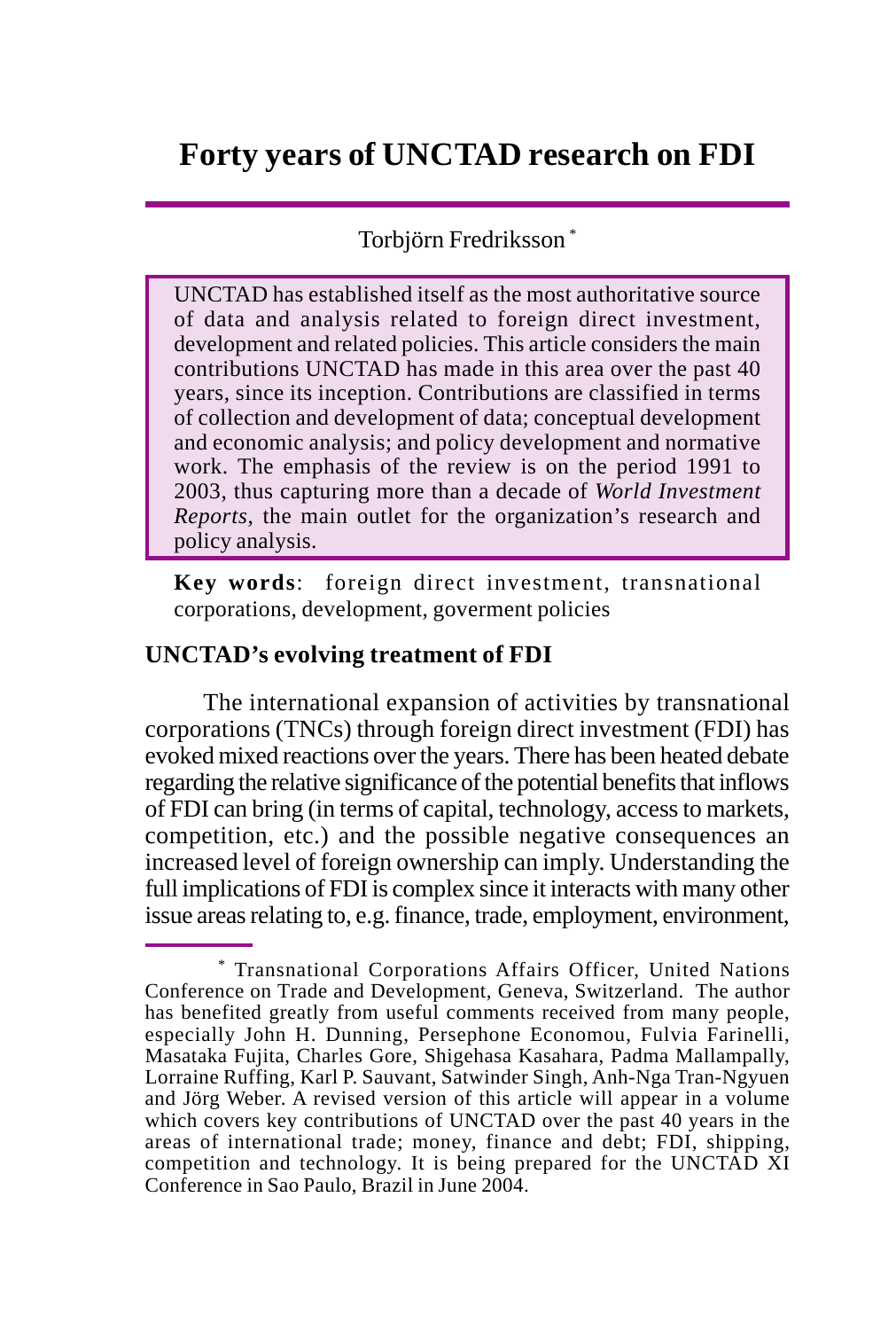technology and, more broadly, development. Meanwhile, the issue of FDI has grown more important during the past 40 years as TNCs have become key agents of change in the globalizing world economy.

In the broad context of UNCTAD's development-oriented thinking, the perception of the role FDI plays in the development process has evolved over time. At the first UNCTAD Conference in 1964, member States generally acknowledged the role that FDI can play in economic development and underlined the need to remove obstacles to the flow of FDI from industrialized to developing countries.1 Parts of its recommendations dealt explicitly with the issue and called upon member States to "adopt measures which will stimulate the flow of private investment capital for the economic development of the developing countries, on terms that are satisfactory both to the capital-exporting countries and the capital-importing countries", noting the responsibilities of home countries, host countries, investors and the international community (box 1).

#### **Box 1. Recommendations at UNCTAD I with regard to the promotion of foreign investment to developing countries**

UNCTAD I adopted a recommendation concerning actions by capital-exporting and capital-importing countries, investors and relevant institutions in order to encourage the flow of private capital towards developing countries.

It recommended among other things that the Governments of capital-exporting developed countries avoid measures "preventing or limiting the flow of capital from such countries to developing countries, and … take all appropriate steps to encourage the flow of private investments to developing countries, such as tax exemption or reductions, giving investment guarantees to private investors, and by facilitating the training of managerial and technical staff".

/...

 $1$  Even before UNCTAD, the United Nations had addressed the role of FDI. In the Havana Charter, the investment provisions were among the most controversial, contributing to the downfall of the International Trade Organisation in the late 1940s (see United Nations Conference on Trade and Employment, 1948).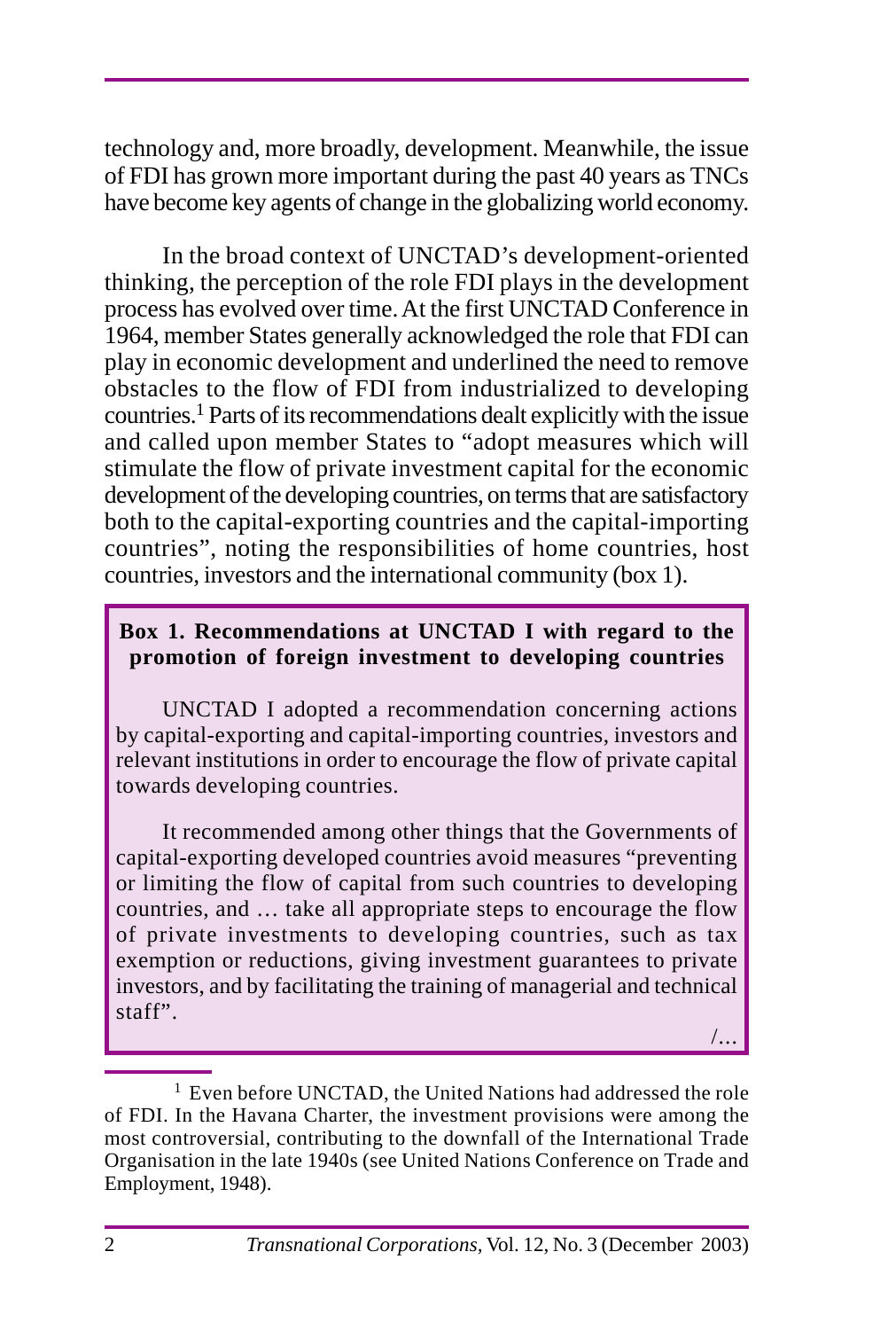#### **Box 1 (concluded)**

With regard to private-capital-importing countries, the Conference recommended them to take "all appropriate steps to provide favourable conditions for direct private investment". It further recommended that developing countries "set up investment bureaux and investment advisory services and … establish and strengthen credit institutions and development banks and … determine and publicize the areas of investment, manner of investment and investment policy." The Conference also recommended developing countries "to establish information centres in capital markets and adopt other suitable means to supply all the necessary information about the information about investment conditions, regulations and opportunities in the developing countries". Moreover, United Nations bodies and developed country Governments were encouraged to assist developing countries in these endeavours.

Another part of the recommendation focused on the role of investors. It said that "foreign private investment, based upon respect for the sovereignty of the host country, should co-operate with local initiative and capital, rely as far as possible on existing resources in developing countries, and should work within the framework and objectives of the development plans with a view to supplying domestic markets and, in particular, expanding exports". The Conference expressed its expectation that foreign private investment would "recognize the desirability of re-investment of profits in the developing countries concerned, …availability of "know-how" … employment opportunities … and other corresponding measures".

Finally, the World Bank was requested to "expedite its studies on investment insurance, in consultation with Governments in both developing and developed countries, and submit […] the results [...] to the United Nations". The Conference also requested the Secretary-General of the United Nations to arrange further studies to cover all aspects of foreign private investment.

 *Source:* UNCTAD, 1964, pp. 49-50.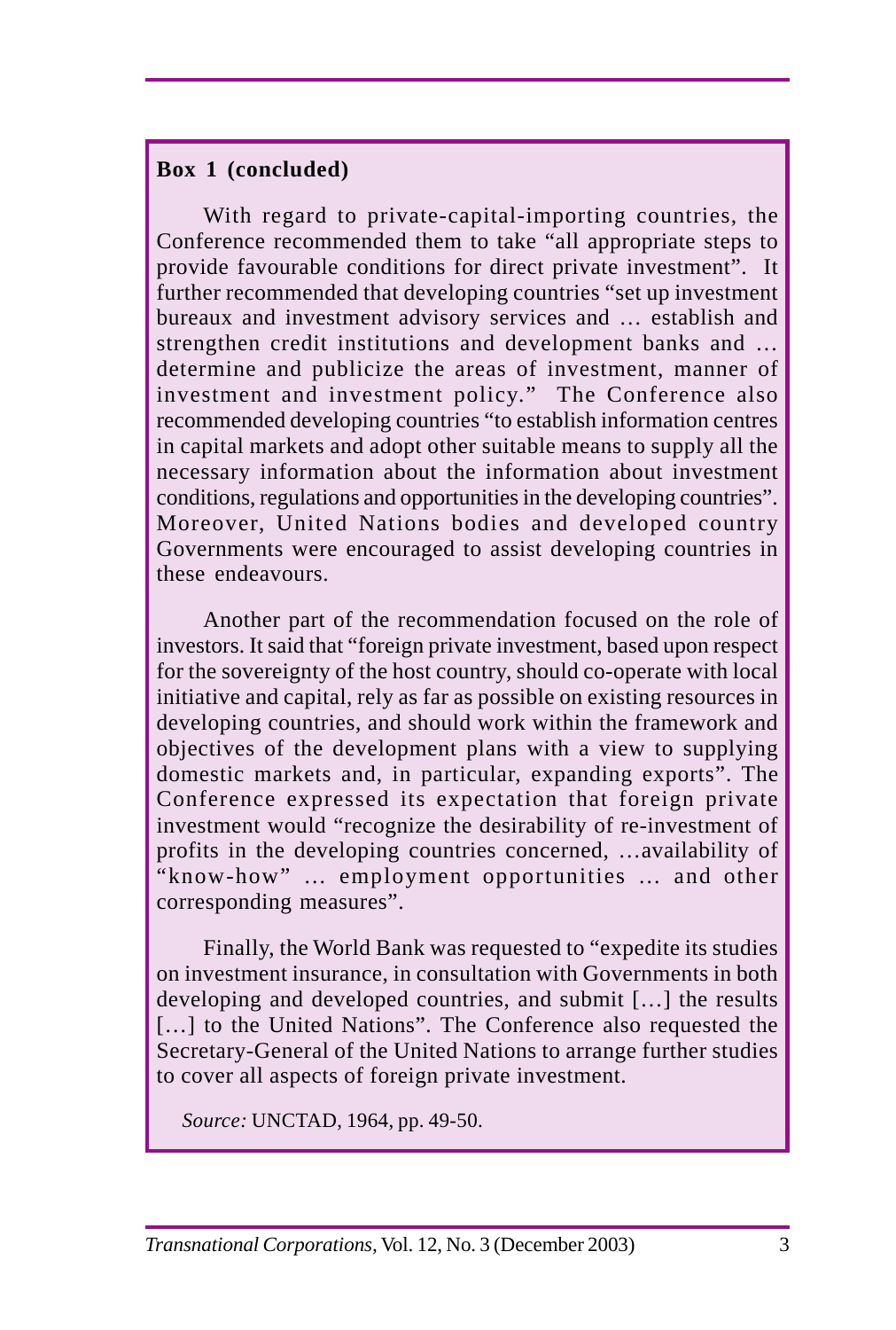The views expressed in 1964 emphasizing the benefits of FDI contrast with what followed. By the early 1970s, TNCs were in many quarters mainly perceived to be huge economic powers, being beneficial in some cases but necessary evils at best. Their actions in developing countries were often interpreted as a threat to the sovereignty of recipient economies and, if not controlled, could be detrimental to their welfare, with economic colonialism and/or environmental and social degradation as possible results. Against this background, the policy response was to seek ways for national and international bodies to monitor, restrict and regulate the activities of TNCs.

Resolution 56(III) adopted at UNCTAD III in Santiago, Chile, in 1972, dealt with FDI, placing the emphasis on the right of developing countries to regulate it in line with national development needs and to avoid its possible adverse effects, highlighting the negative impact outflows of private foreign capital had had on the balance of payments. The Conference affirmed:

"the sovereign right of developing countries to take the necessary measures to ensure that foreign capital operates in accordance with the national development needs of the countries concerned […]."

It also expressed "its concern [about certain aspects of FDI] that disrupt competition in the domestic markets, and their possible effects on the economic development of the developing countries."

Furthermore, the Conference recognized "that private foreign investment, subject to national decisions and priorities, must facilitate the mobilization of internal resources, generate inflows and avoid outflows of foreign exchange reserves, incorporate adequate technology, and enhance savings and national investment".

Finally, it urged "developed countries to take the necessary steps to reverse the tendency for an outflow of capital from developing countries" (United Nations, 1973a, p. 89).

Consideration of issues related to FDI at UNCTAD temporarily subsided in the early 1970s when the venue for the focus within the United Nations system on the issues was moved to New York. This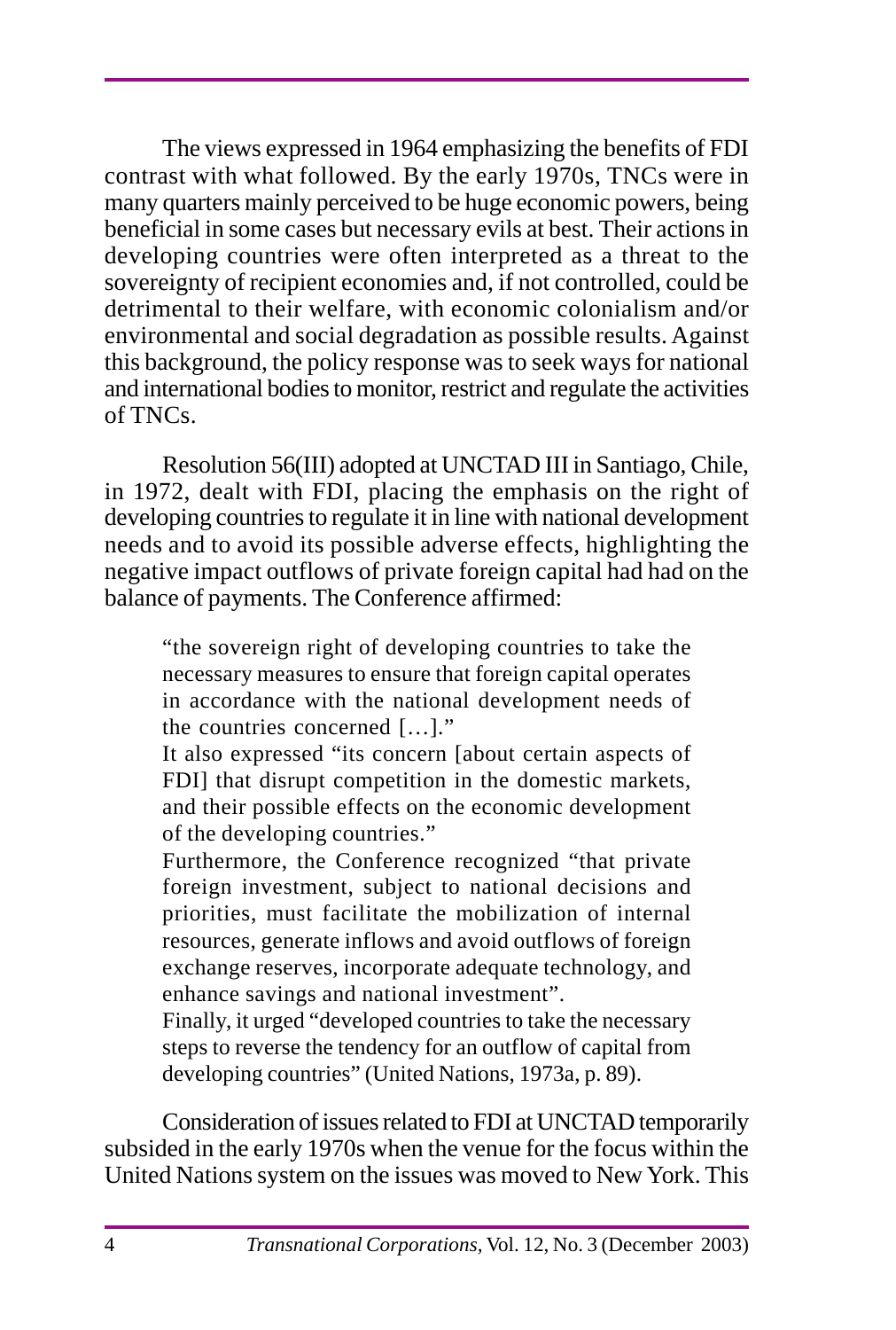decision was sparked by a speech of Chilean President Allende at the General Assembly in November 1972, in which he accused ITT of intervening in Chile's domestic affairs. In consequence, the United Nations Secretariat was asked to prepare a study on *Multinational Corporations in World Development* (United Nations, 1973b)*,* which would serve as a basis for the deliberations of a Group of Eminent Persons of that subject matter. The recommendations of that Group led to the creation of the United Nations Commission on Transnational Corporations, serviced by the United Nations Centre on Transnational Corporations (UNCTC), which began functioning in 1975. The initiative was part of the broader drive towards a New International Economic Order (NIEO).<sup>2</sup> The UNCTC had three tasks:

- to collect and interpret data on FDI and TNC activities, undertake research on various economic and social aspects of TNCs and on policy issues, particularly in developing countries, with a view to furthering the understanding of TNCs and their effects;
- to service the negotiations on a United Nations Code of Conduct on TNCs that began in 1977 under the aegis of the United Nations Commission on TNCs; and
- to advise governments of developing countries on how best to negotiate with TNCs, and pursue appropriate policies to maximize the benefits from inward FDI.

<sup>&</sup>lt;sup>2</sup> The Programme of Action of the Establishment of a New International Economic Order (Assembly resolution 3202 (S-VI), section V) stated that: "All efforts should be made to formulate, adopt and implement an international code of conduct for transnational corporations:

<sup>(</sup>a) To prevent interference in the internal affairs of the countries where they operate and their collaboration with racists regimes and colonial administrations;

<sup>(</sup>b) To regulate their activities in host countries, to eliminate restrictive business practices and to conform to the national development plans, and in this context facilitate, as necessary, the review and revision of previously concluded agreements;

<sup>(</sup>c) To bring about assistance, transfer of technology and management skills to developing countries on equitable and favourable terms;

<sup>(</sup>d) To regulate the repatriation of the profits accruing from their operations, taking into account the legitimate interests of all parties concurred;

<sup>(</sup>e) To promote reinvestment of their profits in developing countries".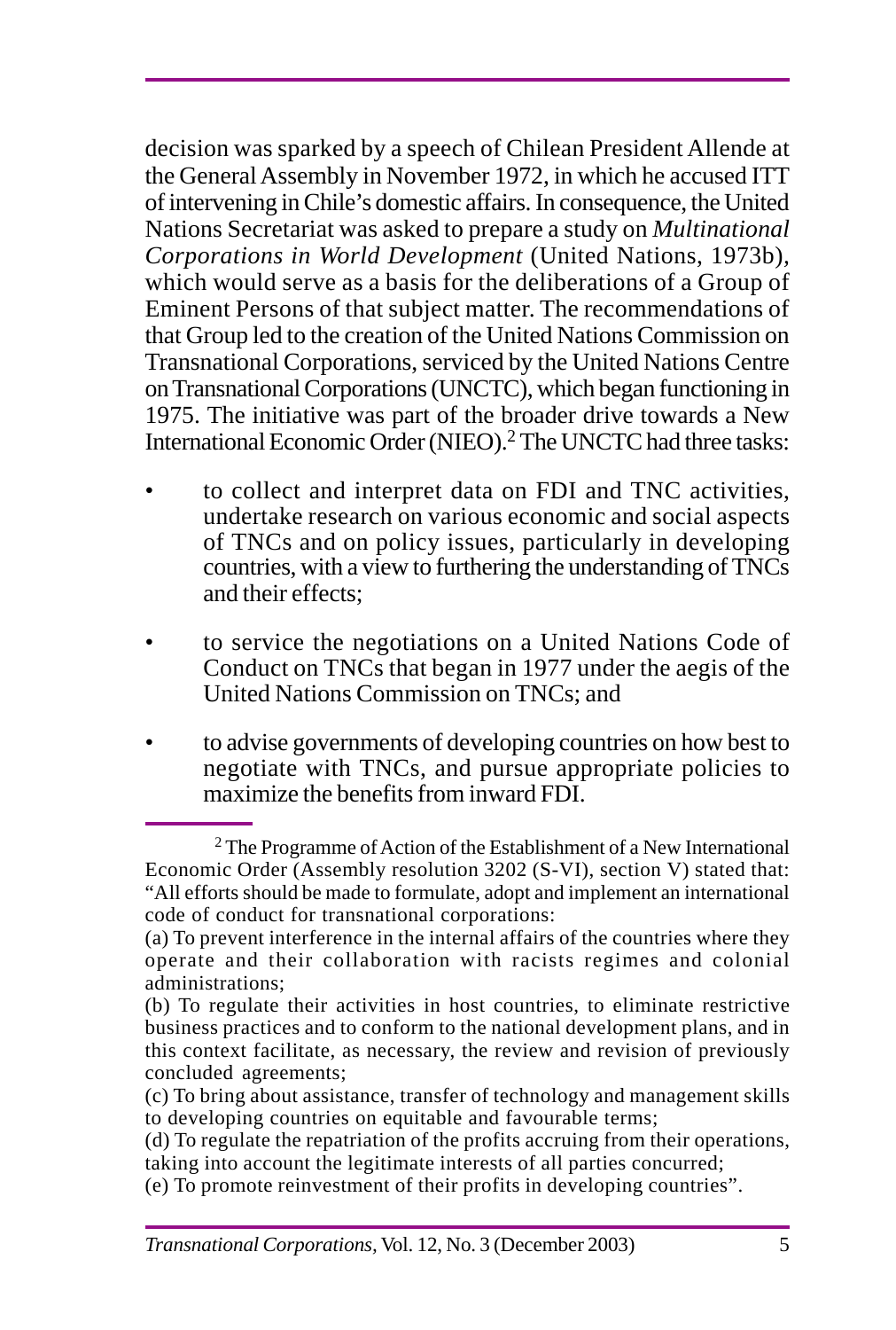The setting up of the UNCTC did not mean, however, that TNC-related issues were not discussed in the inter-governmental machinery of UNCTAD in the interim period until 1992. In the sixth session of the Conference and the Committee on Invisibles and Financing related to Trade (CIFT), for example, a report concluded that it was impossible to draw general conclusions on the effect of private foreign investment on the economies of developing countries and that the outcome would vary from case to case.<sup>3</sup> Furthermore, in the spirit of the NIEO, UNCTAD IV in 1976 adopted Resolution 97(IV) on TNCs, recommending action at the national, regional and international levels to achieve a reorientation in the activities of TNCs and thus to safeguard the interests of developing countries. The Resolution also recommended that measures be designed and implemented to strengthen the participation of developing countries' national enterprises in TNC activities. The content of this resolution reflected the overall critical sentiment of many developing countries pushing for the formulation of an international code of conduct for TNCs.

During the second half of the 1970s, UNCTAD was active in formulating a set of Multilaterally Agreed Equitable Principles and Rules on Restrictive Business Practices, which was eventually adopted by the General Assembly in 1980 (see also the section on policy analysis below).

In the 1980s, the pendulum started to swing back. After the onset of the commercial bank debt crisis, member countries became more interested in non-debt creating sources of external private finance, of which FDI was naturally an important component. The lingering debt crisis in many developing countries, however, continued to stifle FDI by feeding the general perception of high risk, diminished profitability and poor growth prospects. In fact, the volume of net FDI inflows in real terms to developing countries in total FDI fell from more than one quarter in the early 1980s to less than one fifth in the late 1980s.

 $3$  The report was entitled "Main findings of a study of private foreign investment in selected developing countries" (TD/B/C.3/111).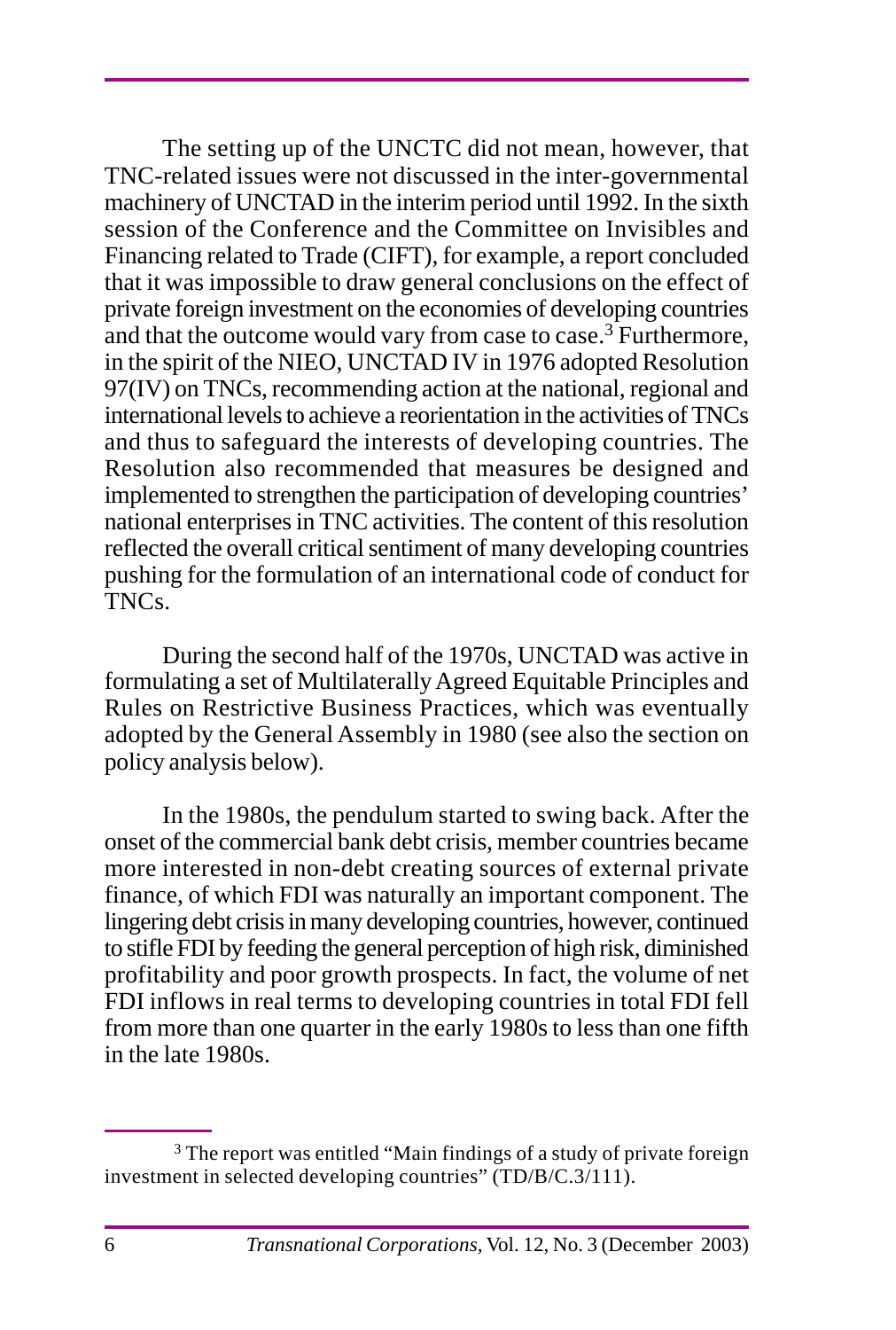UNCTAD re-entered the picture after UNCTAD VIII, which established, in 1993 and 1994, within UNCTAD *ad hoc* working groups on non-debt creating flows, focusing on FDI and equity portfolio flows. In parallel, the UNCTC was closed down in 1992 by the new Secretary General of the United Nations, Boutros Boutros-Ghali, as part of the organizational restructuring of its economic sector. In this process, UNCTC's work programme became part of UNCTAD one year later. This meant that UNCTAD was assigned the responsibility for research, policy analysis, technical assistance and consensus building on matters related to the impact of TNCs on economic development, albeit with fewer resources than the UNCTC had at its disposal.4 By that time, work on a Code of Conduct on TNCs had ceased due to a combination of reduced interests by virtually all countries in the negotiations on such a Code, resulting among other things from insurmountable differences among the negotiating parties. Instead, attention shifted to strengthening national policies, expanding the network of bilateral investment treaties (BITs) and understanding more fully the impact of international investment agreements of all kinds. The return of investment issues to Geneva also meant that the division of investment and technology was ended.

Thus, since the late 1980s, more attention is being paid to the possible role of FDI in economic development. This shift mirrors several factors. One is that, at the aggregate level, external financing for development has shifted from official to private sources, because of aid fatigue, the unwillingness of many industrialized countries to meet the targets for official development assistance (ODA); and sometimes inefficient use of ODA. The more positive attitude also reflected in part the successful role played by inward FDI – or, more broadly, TNC activities – in some economies, particularly in East Asia, notably Malaysia, Singapore and Thailand. Moreover, governments had improved their administrative capabilities and had become more comfortable in dealing with TNCs. While many

<sup>4</sup> The "Division on Transnational Corporations and Investment" – the initial name of the relevant division within the UNCTAD Secretariat – has been changed to the "Division on Investment, Technology and Enterprise Development".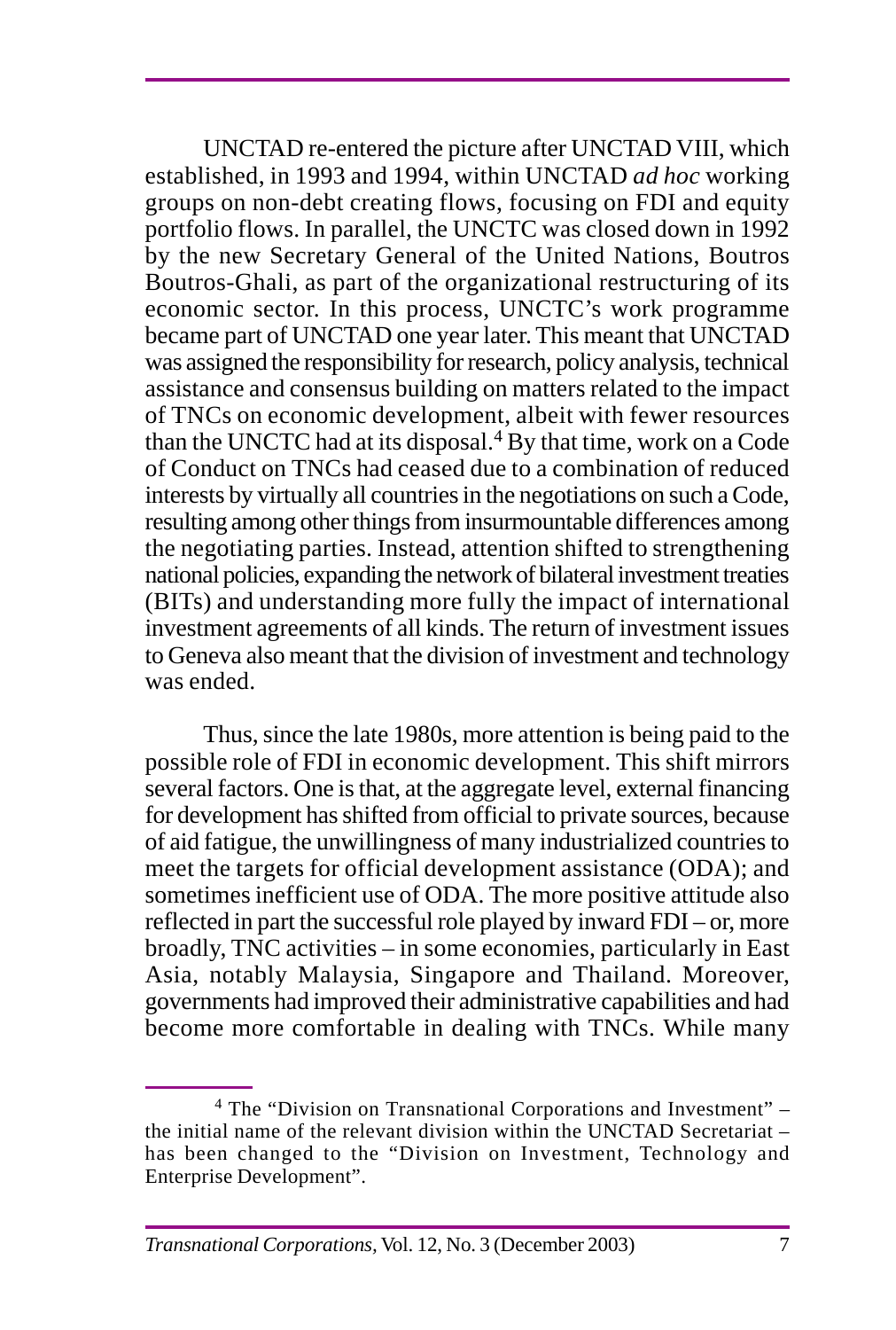questions related to the impact of TNCs on development have remained controversial, the focus now is more on how to maximize the positive effects of FDI. In fact, all countries today welcome (or even actively compete for) inward FDI, and the vast majority of the world's countries have established specialized agencies to attract and facilitate inflows of FDI, as was once proposed at UNCTAD I. At the same time, it is generally recognized that FDI is only a complement to domestic investment and that sustainable development benefits to host countries depend, to a high degree, on the absorptive capacity among the local enterprise sector.

During the past 40 years, the international reach of TNCs has expanded rapidly. Changes in the global environment, in terms of technological progress as well as investment and trade liberalization, have facilitated the global spread of TNC operations across national frontiers. A snapshot of the universe of TNC activities indicates the high pace at which they have expanded. According to UNCTAD's own estimates, the number of TNCs of 14 Organisation for Economic Co-operation and Development (OECD) countries increased from some 7,000 in the late 1960s to 24,000 as of 1990 and 64,000 at the turn of the century. These firms control some 870,000 foreign affiliates, account for some two thirds of world trade, an even greater share of industrial research and development (R&D) and employ directly more than 53 million workers in their foreign affiliates around the world (*WIR03*).In 2002, moreover, total sales of foreign affiliates amounted to \$18 billion – more than twice the value of world exports of goods and non-factor services (table 1). Some of the largest TNCs (such as ExxonMobil and General Motors) are today comparable to economies such as Chile or Pakistan in terms of value added (*WIR02*).

The growing role of TNCs in the world economy has important implications for the effectiveness of policies, at national as well as international levels. Consequently, although FDI should be seen primarily as a complement to investment by domestic enterprises, and may cause unwanted effects, it is increasingly difficult to discuss policy options in various areas without taking the activities of TNCs into account.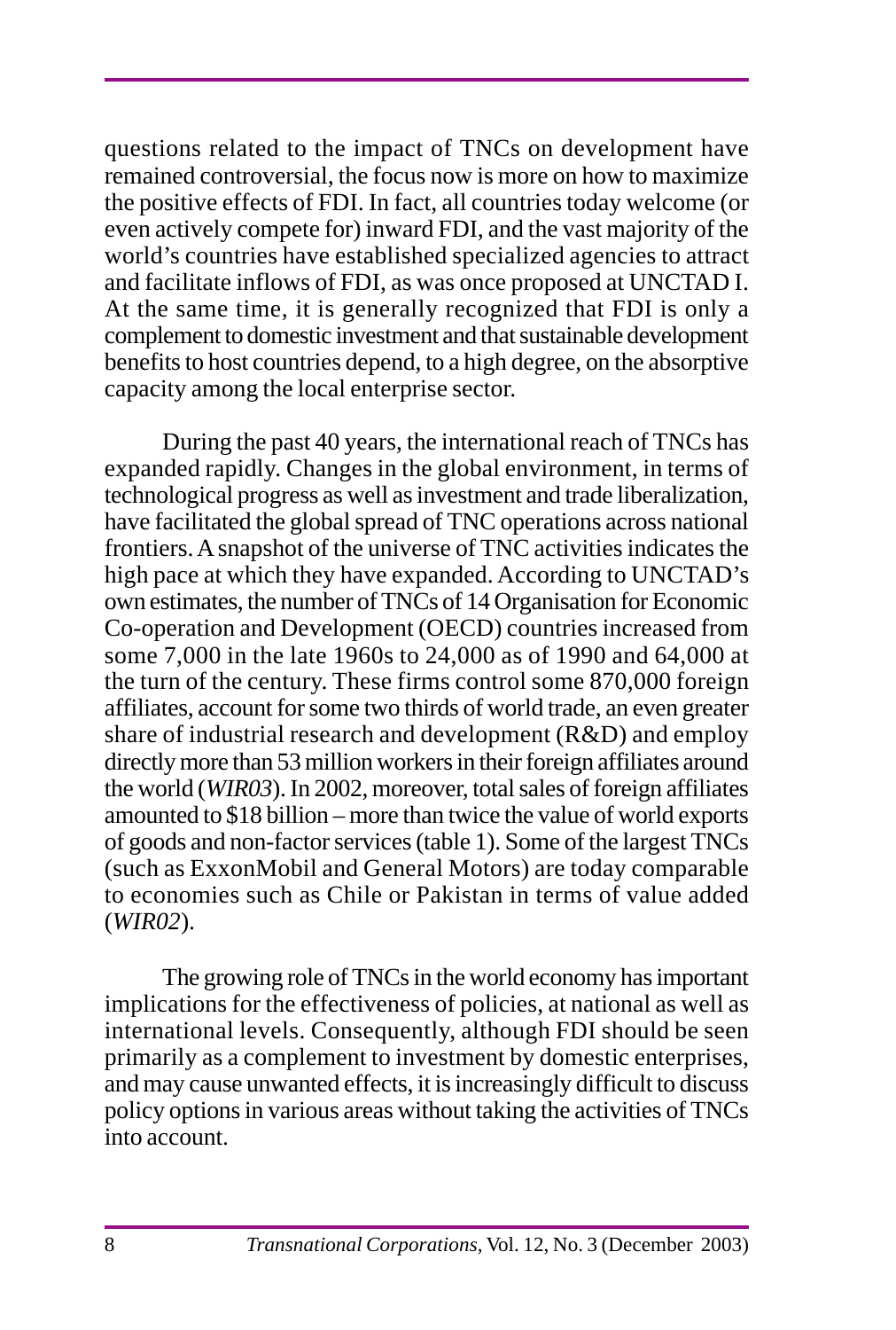| able 1. Selected indicators of FDI and international production, 1982-2002                                                                                                                                                                                                                                                                      |                              |                                              | (Billions of dollars and percentage) |                       |                               |                                  |                             |                            |                                                                |                        |
|-------------------------------------------------------------------------------------------------------------------------------------------------------------------------------------------------------------------------------------------------------------------------------------------------------------------------------------------------|------------------------------|----------------------------------------------|--------------------------------------|-----------------------|-------------------------------|----------------------------------|-----------------------------|----------------------------|----------------------------------------------------------------|------------------------|
|                                                                                                                                                                                                                                                                                                                                                 |                              | Value at current prices<br>(Billion dollars) |                                      |                       |                               | Annual growth rate<br>(Per cent) |                             |                            |                                                                |                        |
| tem                                                                                                                                                                                                                                                                                                                                             | 1982                         | 1990                                         | 2002                                 | 1986-1990             | 1991-1995                     | 1996-2000                        | 1999                        | 2000                       | 2001                                                           | 2002                   |
| outflows<br>inflows<br>$\overline{a}$<br>즢                                                                                                                                                                                                                                                                                                      | នីននី                        | <b>22525</b>                                 | 657<br>647                           | 23.7<br>25.7          |                               |                                  |                             | 29.1                       | $-40.9$                                                        | 21.0                   |
| FDI inward stoc                                                                                                                                                                                                                                                                                                                                 |                              |                                              |                                      | 14.7                  |                               |                                  |                             |                            | $4 - 4$<br>$9 - 4$<br>$9 - 7$<br>$9 - 7$<br>$9 - 7$<br>$9 - 7$ | $\ddot{\sigma}$        |
| FDI outward stoc                                                                                                                                                                                                                                                                                                                                |                              |                                              | 7 123<br>6 866<br>370                |                       |                               |                                  |                             |                            |                                                                |                        |
| Cross border M&As a<br>Sales of foreign affiliate                                                                                                                                                                                                                                                                                               | 737<br>$\sim$                | 675<br>5                                     | $\circ$<br>685                       |                       |                               |                                  |                             |                            | $\circ$                                                        | $\circ$                |
| n affiliates<br>Šč<br>Gross product of foreig                                                                                                                                                                                                                                                                                                   |                              |                                              | ᅙ                                    |                       |                               |                                  |                             |                            | ᅙ                                                              |                        |
| affiliates<br>Total assets of foreig                                                                                                                                                                                                                                                                                                            | 640<br>$\sim$                | 458<br>899<br>5                              | $\omega$ +<br>3 437<br>26 543        |                       |                               |                                  |                             |                            | $\, \omega$                                                    | $\circ$                |
| affs (000s)<br>Export of foreign affilial<br>Employment of foreign                                                                                                                                                                                                                                                                              | 722<br>375<br>$\overline{P}$ | 197<br>262<br>24                             | g<br>2613<br>094<br>S3               | na consum<br>Coconsum | Thureointe ann<br>1990 - 1990 | <b>487か557からはかいかいからかい</b>        | 500124512015<br>20012452015 | <b>9898222716598989898</b> | 14.9.5                                                         | g<br>$4.2$<br>5.7      |
|                                                                                                                                                                                                                                                                                                                                                 |                              |                                              |                                      |                       |                               |                                  |                             |                            |                                                                |                        |
| nation<br>GDP (in current prices)<br>Gross fixed capital for                                                                                                                                                                                                                                                                                    | 10 805<br>2 286<br>9         | 819<br>672<br>21                             | 32 227<br>6 422<br>72                | 10.8<br>13.4          | 1944<br>1945                  | 1102<br>1103                     | 25.57<br>25.57              | 6 8 2<br>2 2 8 2           | ن ښان<br>د مر                                                  | $\frac{4}{3}$ .<br>7.3 |
| fees receipts<br>Royalties and licences<br>Export of goods                                                                                                                                                                                                                                                                                      |                              | 30                                           |                                      | 21.3                  |                               |                                  |                             |                            |                                                                | $\vdots$               |
| and non-factor services                                                                                                                                                                                                                                                                                                                         | 2053                         | 300<br>4                                     | 7838                                 | 15.6                  | 5.4                           | 3.4                              | 3.3                         | 11.4                       | $-3.3$                                                         | 1.2                    |
| 03, p.3.<br>WIR<br>Source:                                                                                                                                                                                                                                                                                                                      |                              |                                              |                                      |                       |                               |                                  |                             |                            |                                                                |                        |
| Data are only available from 1987 onward<br>l987-1990 on<br>ß<br>≏                                                                                                                                                                                                                                                                              |                              |                                              |                                      |                       |                               |                                  |                             |                            |                                                                |                        |
| ollowing regression result of sales against FDI inward stock (in millions dollars) for the period 1980-2000: Sales=934.0435+2.351837*FDI inward stock.<br>ollowing regression result of gross product against FDI inward stock (i<br>Based on the<br>Based on the                                                                               |                              |                                              |                                      |                       |                               |                                  |                             |                            |                                                                |                        |
| inward stock.                                                                                                                                                                                                                                                                                                                                   |                              |                                              |                                      |                       |                               |                                  |                             |                            |                                                                |                        |
| bllowing regression result of assets against FDI inward stock (in millions dollars) for the period 1980-2000: Assets - 1 443.239-3.929293*FDI inward stock.<br>8, based on the regression result of exports of foreign affiliates against FDI inward stock (in millions dollars) for the period 1982-1994.<br>$-0$ r 1995-195<br>Based on the 1 |                              |                                              |                                      |                       |                               |                                  |                             |                            |                                                                |                        |
| following regression result of employment (in thousands) against FDI inward stock (in millions dollars) for the period 1980-2000: Employment=13<br>94+0.453183*FDI inward stock. For 1999-2002, the share of exports of foreign affiliat<br>Based on the<br>Exports=291                                                                         |                              |                                              |                                      |                       |                               |                                  |                             |                            |                                                                |                        |
| 18°FDI inward stock<br>865.43+5.5077                                                                                                                                                                                                                                                                                                            |                              |                                              |                                      |                       |                               |                                  |                             |                            |                                                                |                        |
| ras extrapolated using the share of countries and economies with available 2002 data in 2001 world gross fixed capital formation.<br>data for the International Monetary Fund, International Financial Statistics, June 2003 and World Economic Outlook, April 2003.<br>Based data on<br>data for 2002                                          |                              |                                              |                                      |                       |                               |                                  |                             |                            |                                                                |                        |
| 2001.<br>Based on the International Monetary Fund, World Economic Outlook, April 2003.                                                                                                                                                                                                                                                          |                              |                                              |                                      |                       |                               |                                  |                             |                            |                                                                |                        |
|                                                                                                                                                                                                                                                                                                                                                 |                              |                                              |                                      |                       |                               |                                  |                             |                            |                                                                |                        |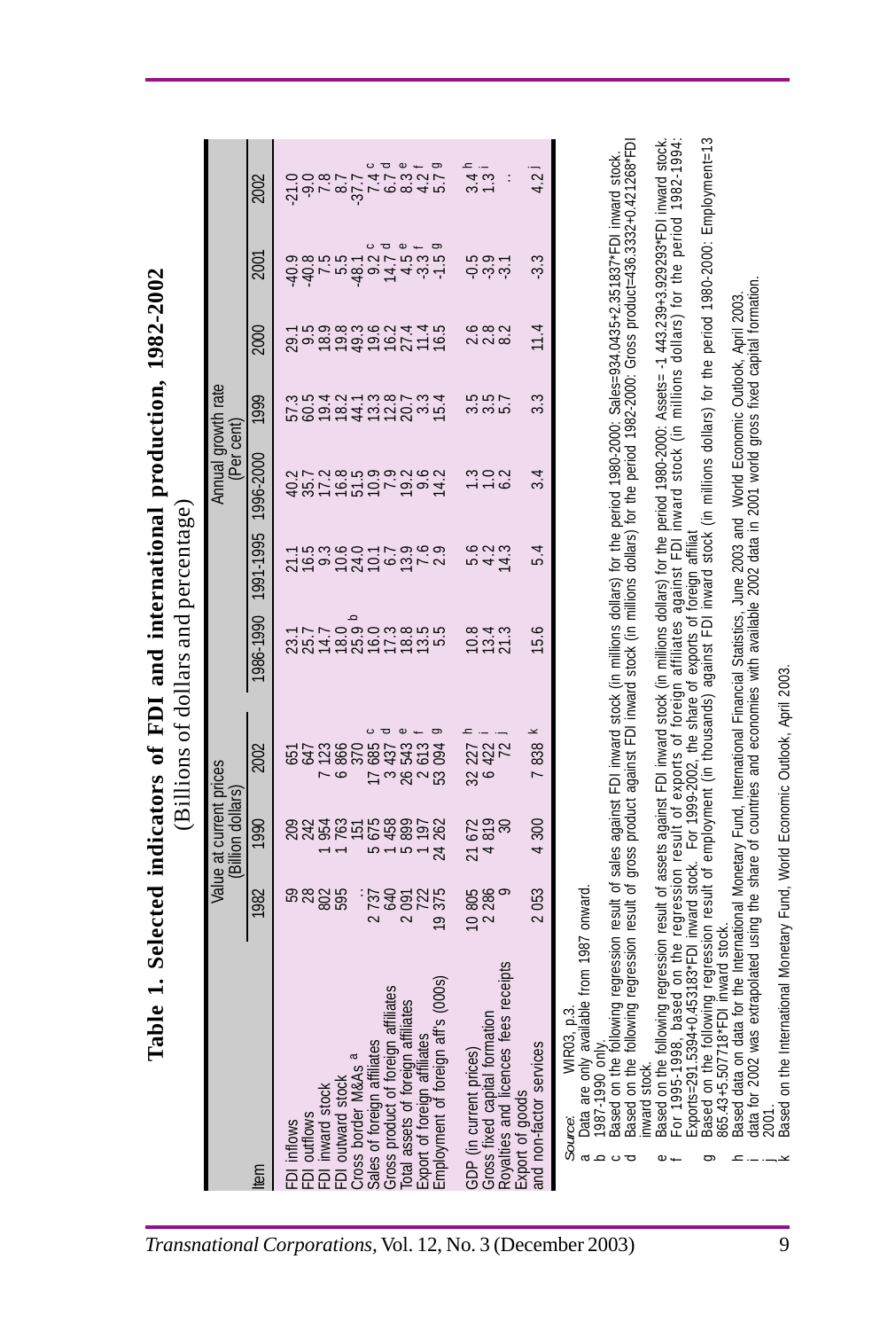In the selection of the most important intellectual contributions by the UNCTAD Secretariat in the area of FDI, the focus here is on its publications and documents during the period 1991-2002.<sup>5</sup> It may seem odd to start in 1991 given that the responsibility for analysis of TNC-related activities was transferred back to UNCTAD only in 1993.6 However, 1991 is used as the point of departure in order to capture the contribution of the *World Investment Report* (*WIR*), which was published initially by the UNCTC but has subsequently become one of the flagship reports of the UNCTAD Secretariat.<sup>7</sup> Today, the *WIR* often sets the parameters surrounding the policy analysis in the area of FDI and TNC activities. Indeed, the more than 700,000 downloads as of November 2003 of the *WIR03* (or parts of it) from the UNCTAD website after its launch in September is a rough indicator of its wide dissemination. The review of intellectual contributions furthermore covers also other work and publications.

UNCTAD's intellectual contribution in the field of FDI can be divided into three main categories:

- *Data development to measure the expansion of TNC activities*. Given that the area is relatively new to both researchers and policy makers, the development of data and their presentation in user-friendly ways have been a key and necessary contribution to a better measurement and understanding of the FDI phenomenon.
- *Conceptual development and economic analysis*. The various issues of the *WIR* as well as other publications have contributed to the development of new concepts and new approaches to analyzing ideas, facts, scholarly research etc.

<sup>5</sup> For a review of UNCTAD's work during the period 1964-1984, see UNCTAD 1985.

<sup>6</sup> Earlier work undertaken by the UNCTC will be covered in a forthcoming book, *The UN and Transnational Corporations: From Code to Compact: in the Eye of the Storm* by Tagi Sagafi-nejad, in collaboration with John H. Dunning.

<sup>7</sup> The annual *WIRs* replace the previous quinquennial surveys produced by the UNCTC, the last of which was published in 1988 (UNCTC, 1988)*.*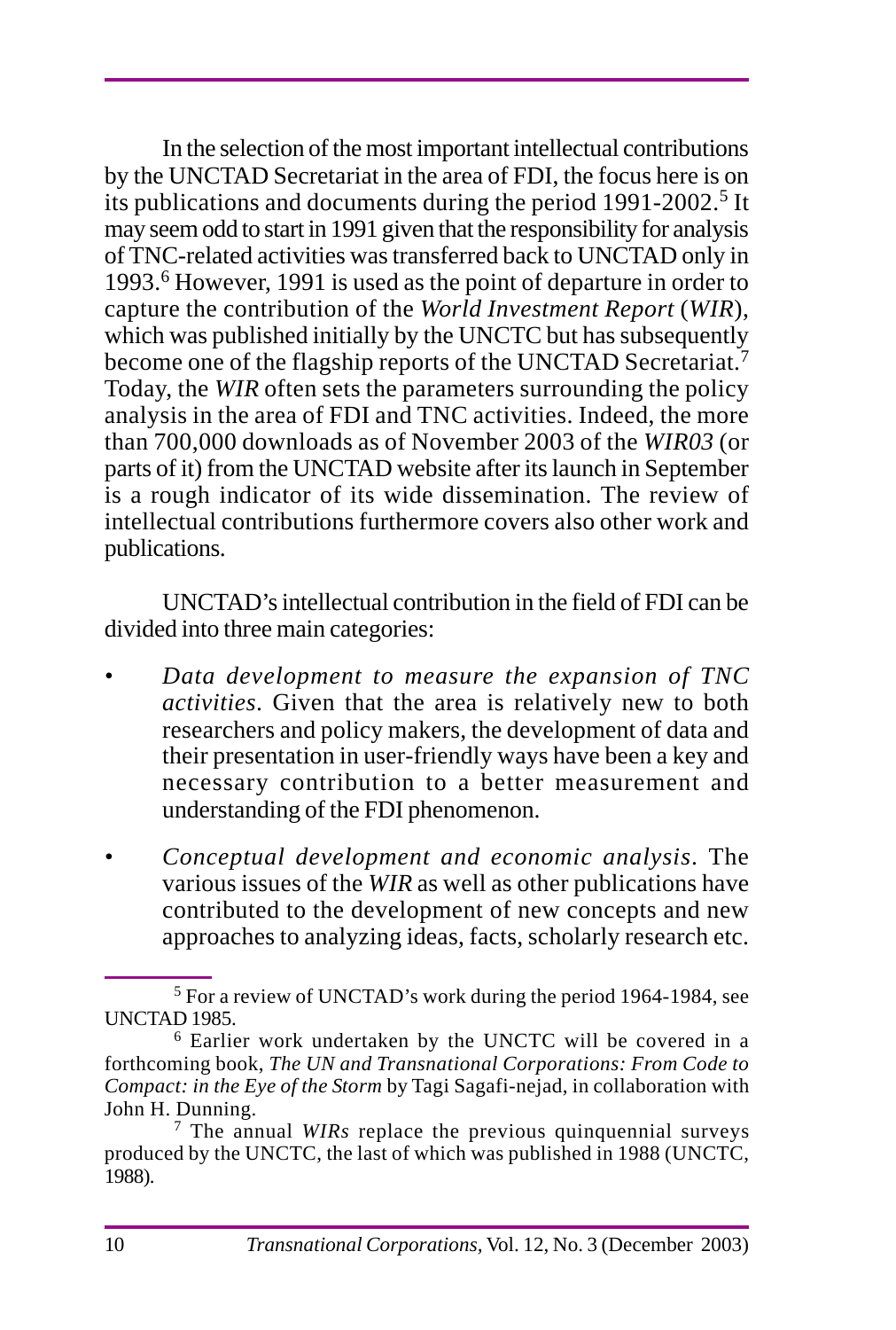to form a coherent picture of particular aspects of TNC activities. This work has often involved the development of original ideas, as well as research or critique on, or about, various aspects of the determinants and consequences of TNC activities. It has formed a basis for policy analysis and international consensus building.

*• Policy analysis and normative work*. Based on the above, UNCTAD has been in a position to provide advice to governments and/or intergovernmental entities – and indeed to the international community as a whole – as to what action might be taken to ensure that FDI and TNC-related activities increase their contribution to world development and structural transformation in not only efficient but also socially acceptable ways and to ensure stakeholder confidence through increased transparency and accountability.

The remainder of this article examines UNCTAD's work and contribution in the three areas outlined above, with particular emphasis on the second component. Thus, the next section looks at the role the UNCTAD Secretariat has played in the collection, presentation and dissemination of data related to FDI and international production. The following section highlights important intellectual contributions in the form of economic analysis presented in various UNCTAD publications, and the *WIR* in particular. The subsequent section notes some of UNCTAD's contributions in terms of policy analysis and consensus building. The last section concludes.

# **Measuring the expansion of TNC activities**

Without reliable and comprehensive data, it is impossible to measure and analyze accurately the implications of any economic phenomenon. Given that TNC activities and economic development and their links are relatively recent areas of economic research and policy analysis, the development of a database covering FDI and other TNC-related statistics represents a key contribution by the Secretariat.

There are different forms of data. First, UNCTAD's database (www.unctad.org/fdistatistics) contains global data for more than 190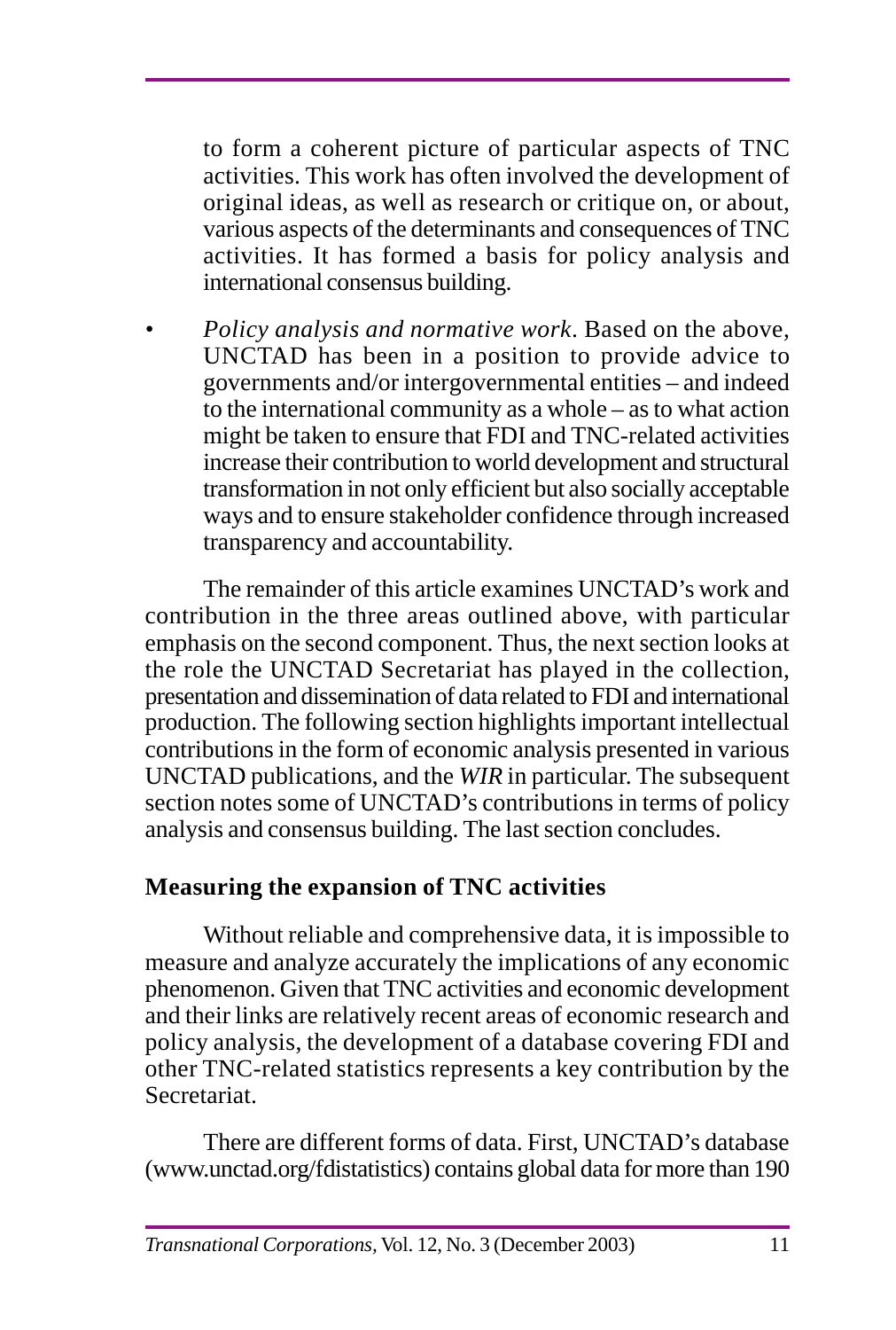economies on inward and outward flows and stocks of FDI as well as various ratios comparing them with the GDP or gross fixed capital formation of individual countries. A more recent addition is information on cross-border mergers and acquisitions (M&As). All these statistics are featured regularly in the statistical annex of the *WIR* and in other publications on FDI and TNCs. These data also form the basis for the analysis of global and regional trends presented in the Part One of the *WIR* and some standard tables in the *WIR* on the trends, scope and nature of FDI and TNC activity. Judging from the number of downloads from the UNCTAD website, UNCTAD's global and regional analyses of trends in FDI and international production are very much in demand.

This global picture is complemented by in-depth national data on up to 88 specific variables on inward and outward FDI flows and stocks, their composition and sectoral and geographical distribution. The information also covers the operations of foreign affiliates located in a country and TNCs based in a country, as well as the legal framework relevant for FDI in a country. Such information has been published in different forms, from UNCTAD's *World Investment Directories* (*WID*) to the *WID Country Profiles* available on-line (since 2003). Finally, depending on the focus of various publications and the special theme selected for the *WIR,* each year a wealth of data is collected and presented on an *ad-hoc* basis.

Second, in addition to FDI-related data, the UNCTAD Secretariat produces basic information on the largest TNCs. Some of the more important statistics include corporate information on the top 100 TNCs, $8$  the top 50 TNCs based in the developing world and, recently, the top 25 TNCs based in Central and Eastern Europe. These statistics have, for instance, allowed for the monitoring of the emergence of TNCs from developing countries. The first list of the world's top 100 TNCs was introduced in *WIR93* and was related to the situation in 1990. At that time, all of the firms included were based in developed countries. This state of affairs lasted until 1995

<sup>8</sup> The largest TNCs are ranked according to the size of their foreign assets.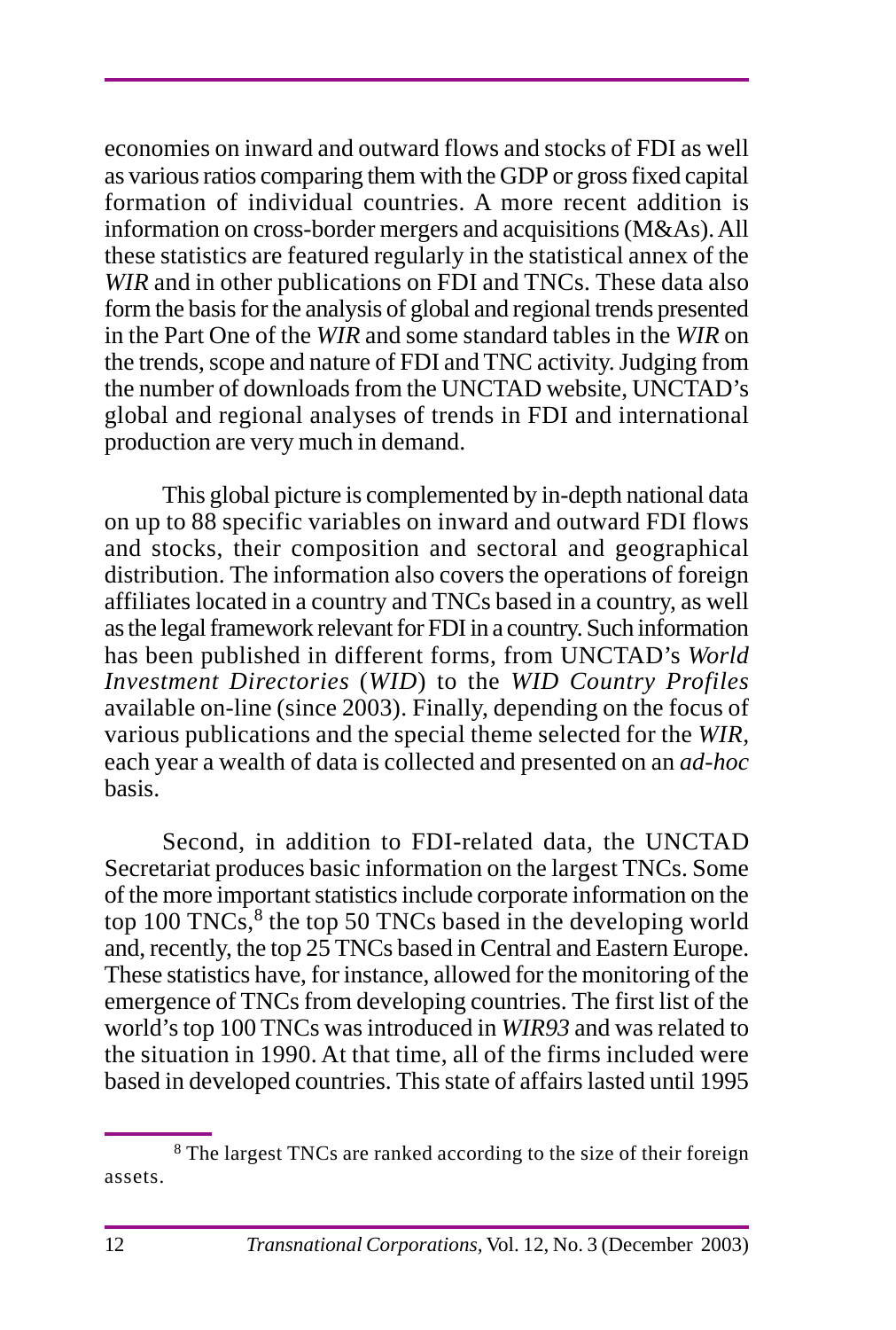(*WIR97*), when *Daewoo Corporation* (Republic of Korea) and *Petróleos de Venezuela* (Venezuela) entered the top 100 list as the first developing country TNCs. By 2001 (*WIR03*), four companies from developing economies appeared in the list: Cemex (Mexico); Hutchison Whampoa (Hong Kong, China); LG Electronics (Republic of Korea); and Singtel (Singapore).

A third category of statistics relates to the evolving policy framework governing FDI. At the *national* level, the tracking of changes in FDI laws and regulations has shown the significant shift that has taken place in the attitude of countries vis-à-vis FDI. For example, between 1991 and 2002, out of the more than 1,640 changes that were made in national laws and that were observed by UNCTAD, 95*%* intended to create a more favourable investment climate for inward FDI. At the international level, UNCTAD monitors the evolving use of bilateral investment treaties, double taxation treaties and other international instruments related to FDI.9 As part of these efforts (starting in 1996), UNCTAD has published a total of twelve volumes of *International Investment Instruments: A Compendium*. They contain a comprehensive collection of relevant instruments on international investment law, conventions, treaties, declarations, codes and resolutions. The first three volumes start with the Havana Charter of 1948 and end with the 1994 Energy Charter Treaty and the Marrakesh Agreement of the World Trade Organization (WTO). In the subsequent volumes, more recent developments at the bilateral, regional and multilateral levels are captured.

While the data compiled by the Secretariat on FDI and international production activities are far from perfect and suffer from various limitations,<sup>10</sup> they have provided valuable information to those wishing to know the facts about the growing significance of TNCs in the global economy. A comparison of the length of the statistical

<sup>9</sup> The full listing of bilateral investment treaties is available on-line at http://stats.unctad.org/fdi/eng/ReportFolders/Rfview/explorerp.asp. The actual texts of BITs will be available on-line as of early 2004.

<sup>&</sup>lt;sup>10</sup> These are discussed at length in the methodological annex of each *WIR*.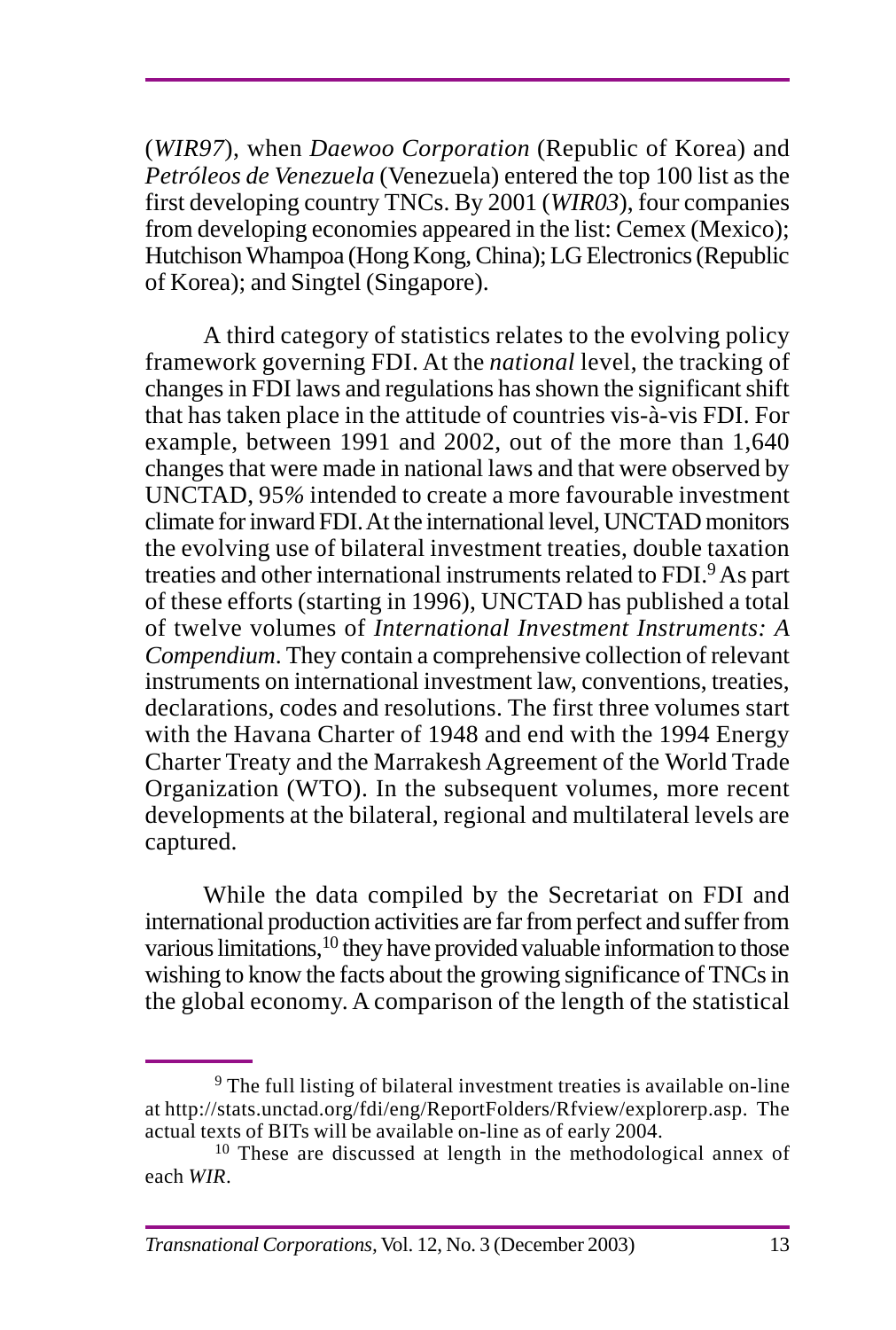annexes of the first few *WIRs* (25 pages) with the most recent one (80 pages) depicts the progress that has been made in this area during the past decade. A massive data collection effort takes place on a continuous basis, with the cooperation of numerous national data collecting agencies, to ensure that the data presented are as reliable, up to date and comprehensive as possible. In order to facilitate easy reference, more and more data are being made available on-line (see http://stats.unctad.org/fdi), as part of a major push by the secretariat to enhance their availability.

Based on the wealth of statistics, a number of novel analytical and statistical tools have been developed to measure and assess better globalization and its implication for developing countries. For example, in *WIR95* the *transnationality index for the largest TNCs* in the world was introduced. This index captures the average of three ratios: the shares of foreign to total assets; foreign employment to total employment; and foreign sales to total sales. Another innovation, the *transnationality index of host countries* (introduced in *WIR99*), and measures the degree of transnationalization of economic activities in host economies, taking into account the production potential created through inward FDI. More recent additions include the FDI performance and potential indices (see *WIR01* to *WIR03*)*.* Moreover, its database has allowed the UNCTAD Secretariat to publish analytical monographs and key indications on topical and relevant areas, e.g. on the Asian financial crisis (UNCTAD, 1998a), the performance and potential of FDI in Africa (UNCTAD, 1999a) and FDI in least developed countries (LDCs) (UNCTAD, 2002a). Obviously, the database is of major importance to the research, policy analysis and technical assistance undertaken by the Secretariat.

#### **Conceptual development and economic analysis**

The Secretariat's work on FDI has contributed intellectually at both the conceptual and practical levels. At the conceptual level, it has introduced a number of new ideas and methodologies and broadened the scope or enabled innovative analysis of existing ones. It has explored new topics or shed new light on topics already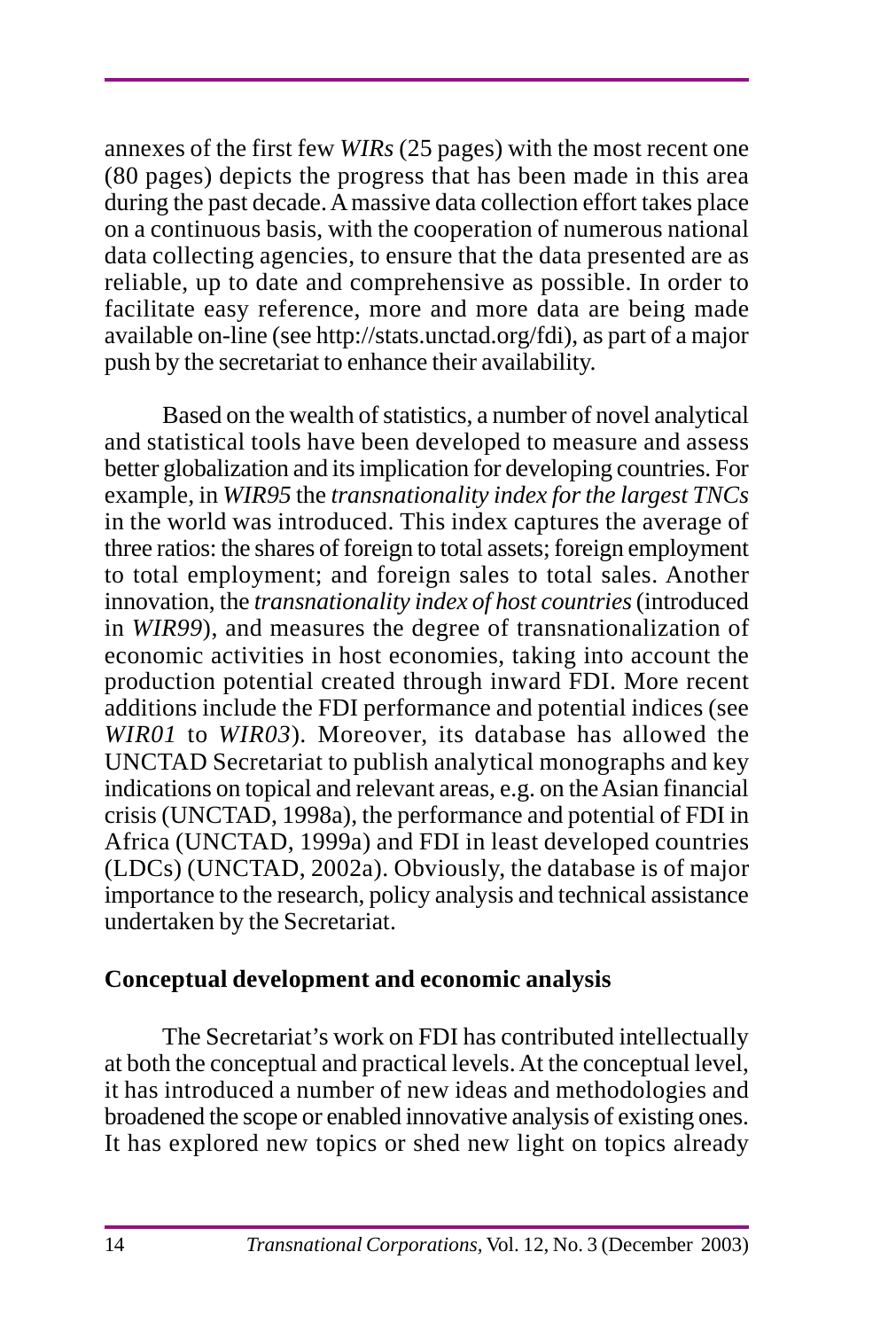analyzed in the literature. At the practical level, numerous new policy recommendations and proposals have been put forward. Among the many facets of FDI and international production and their interaction with economic and social development, UNCTAD's publications, and especially the *WIR*, have provided new or more comprehensive analysis of what was available in the literature of several important issues, including the following ones:

- FDI determinants;
- the impact of FDI on growth and development;
- the geography of FDI;
- strategies and structures in the international organization of TNC activities;
- modes of FDI entry (especially the role of M&As);
- FDI and trade;
- linkages and clusters involving FDI; and
- economic development and outward FDI.

Against this background, selecting the most important contributions is no easy task. Indeed, since the audience UNCTAD caters to is heterogeneous – covering especially policy makers in developing countries, but also the research community and civil society at large – the views on what parts are the most important diverge. Thus, the selection below does not claim to be comprehensive, but it reflects discussions with some of those who have been involved either as contributors to UNCTAD's work or as readers of the output. An important source of guidance has been the many book reviews that have been published over the years, in which reviewers highlight the merits and weaknesses of individual *WIRs.*<sup>11</sup> All of the issues listed above remain high on the agenda of national and international policy making fora as well as in the academic community.

<sup>&</sup>lt;sup>11</sup> For reviews of various *WIRs*, see www.unctad.org/wir.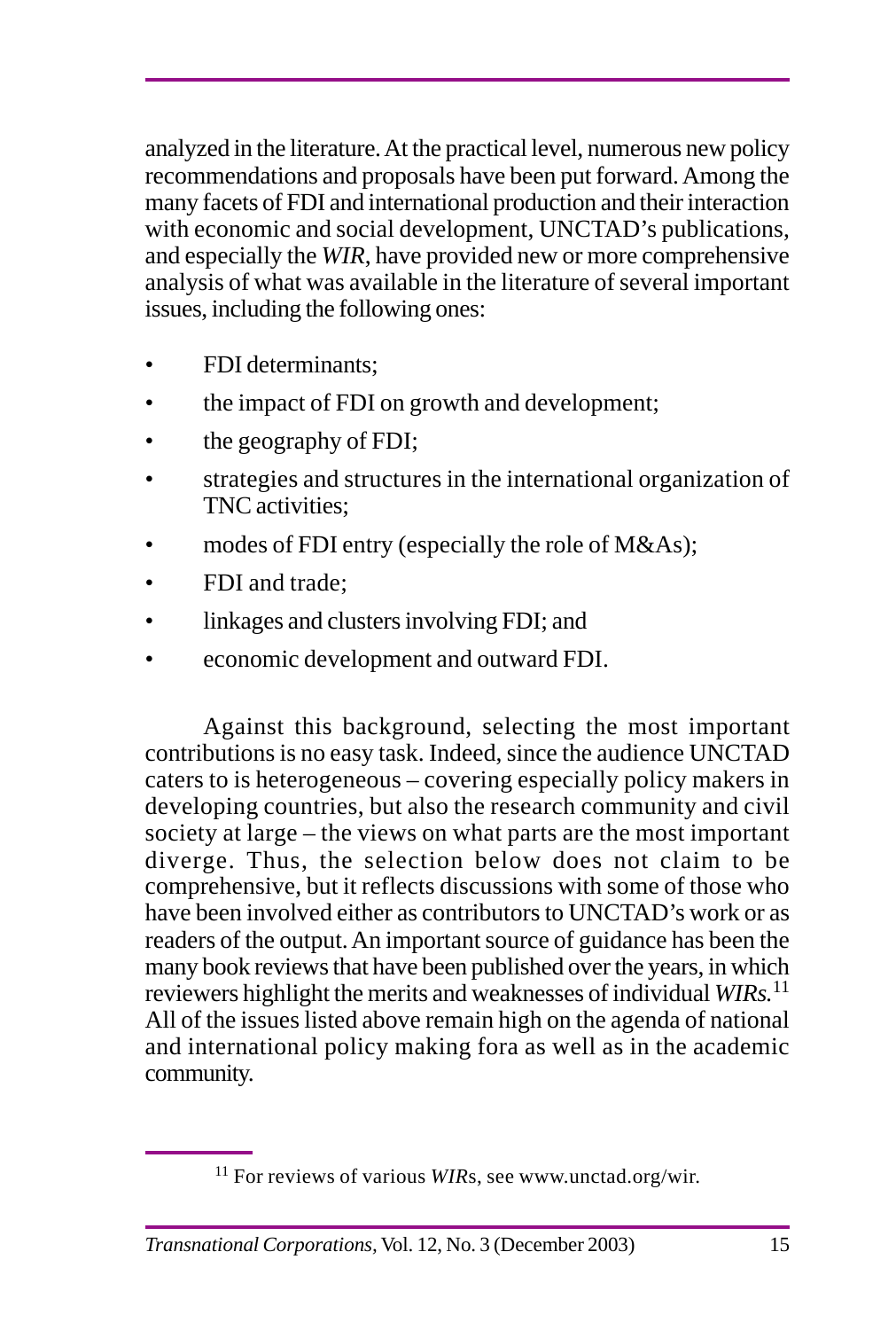#### *FDI Determinants*

Understanding what determines where companies invest is an important factor for attracting FDI and benefiting from it. *WIR98* took a close look at the determinants of FDI in one of its chapters. Whereas these determinants had been carefully studied in the literature, from various perspectives, UNCTAD's work added value in several ways. First, it explored the impact of globalization on the locational determinants of FDI. The volume found that the importance of traditional FDI determinants (e.g. natural resources, low-cost labour, national market size) was declining while access to "created assets" (such as skills and technology) and access to regional markets (such as the European Union and the North American Free Trade Agreement) had become critical. Second, the *Report* contributed by linking the discussion on determinants to the role of government policy. Third, it provided a careful examination of developments at regional levels. The question of what determines the location of FDI has been revisited to in many other publications, such as in *FDI Determinants and Brazil* (UNCTAD, 2000b) and throughout UNCTAD's technical assistance work.

#### *The impact of FDI on growth and development*

Analyzing the relationship between FDI and development and improving the understanding of how the international expansion of TNCs affects the growth prospects of developing countries are the overriding purpose of the work of the UNCTAD Secretariat on investment. Whereas the various issues of the *WIR* normally focus on a specific topic of importance, three *WIR*s have undertaken more comprehensive assessments of the impact of FDI on growth, competitiveness and development. The special topic of *WIR92* was *Transnational Corporations as Engines of Growth*, and contained the Organization's first full-scale assessment of the links between FDI and development. In *WIR99*, intended as an input to UNCTAD X, this topic was revisited under the title *FDI and the Challenge of Development*. The volume provided a comprehensive examination of the role of FDI in economic development through structural transformation and growth, focusing specifically on five areas in which TNCs can complement domestic efforts to meet development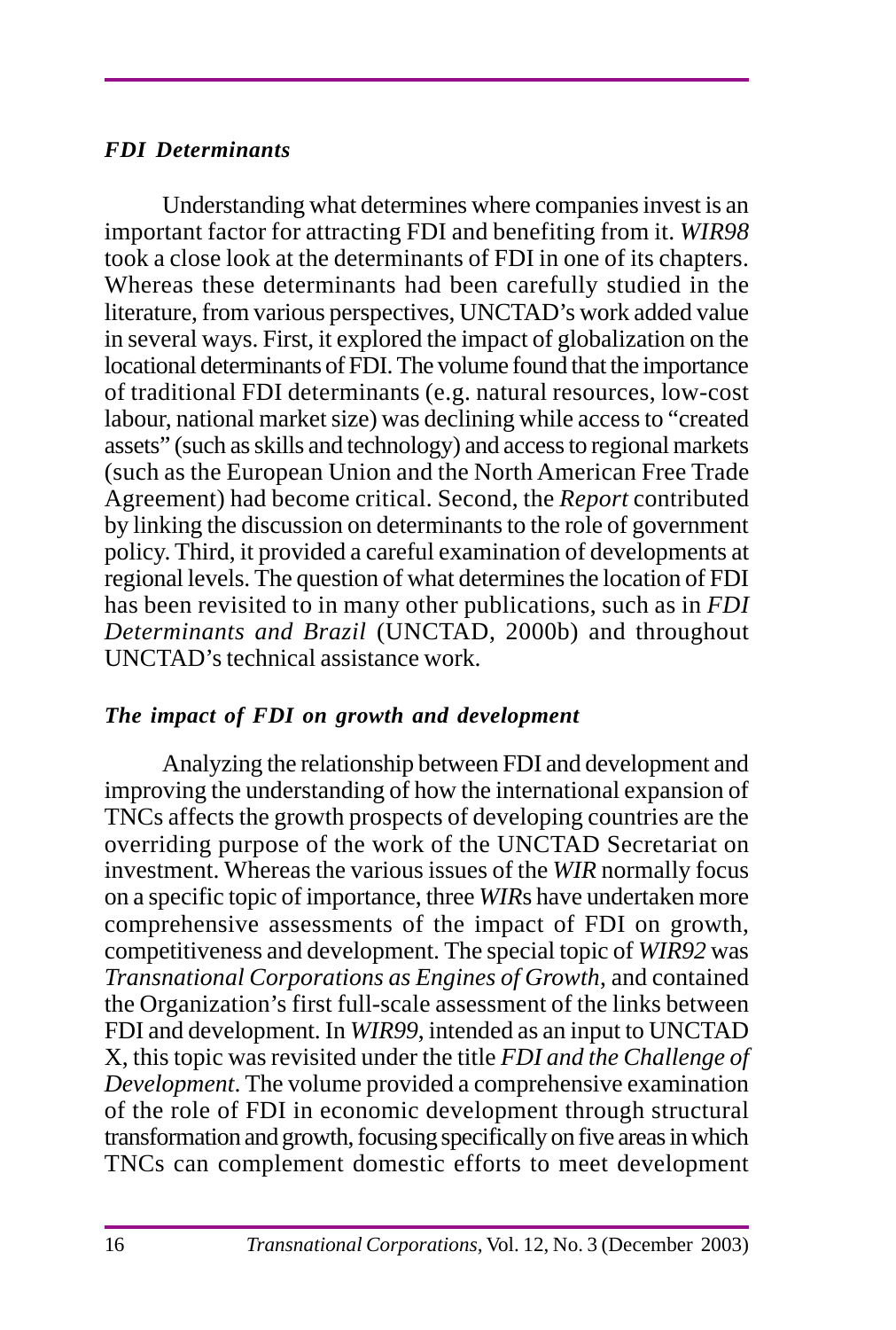objectives.12 In an Issues Paper related to international investment agreements, one chapter provided a succinct survey of the direct effects of FDI on development (UNCTAD, 1999d). *WIR95* also covered relevant issues, although its focus was on how FDI influences the instrumental variables for growth (resources, markets and restructuring) without going to the next step and examining the impact on growth itself. *WIR01* too, contributed to the understanding of the links between FDI and development by examining the linkages that constitute the channels for the transmission of growth-enhancing factors from TNCs to host-country enterprises. The relevant parts of the *WIRs* mentioned are among the few comprehensive studies on this subject.

UNCTAD has also provided important intellectual contributions at critical moments in the form of economic analysis of the impact FDI has on various development-related aspects. In an in-depth study related to the Asian financial crisis for example, the Secretariat helped clarify the role and impact of FDI in the crisis and the subsequent recovery. The findings have since been used in various contexts, including as an input to a special high-level session of the Trade and Development Board in 1998.

# *The geography of FDI*

The evolving geography of FDI has been a recurrent focus, partly reflected in the global and regional trends discussions that appear in each *WIR.* It was also the special topic of the very first issue of the *WIR* published in 1991*.* It applied the Triad (the United States, the European Community and Japan) concept to the geographical distribution of FDI and noted that these economies accounted for the bulk of both inward and outward FDI. With regard to FDI between developed and developing countries, *WIR91* described how TNC networks often have a strong regional dimension with significant links between individual home regions and associated

<sup>&</sup>lt;sup>12</sup> The five areas are: increasing financial resources and investment; enhancing technological capabilities; boosting export competitiveness, generating employment and strengthening the skills base; and protecting the environment.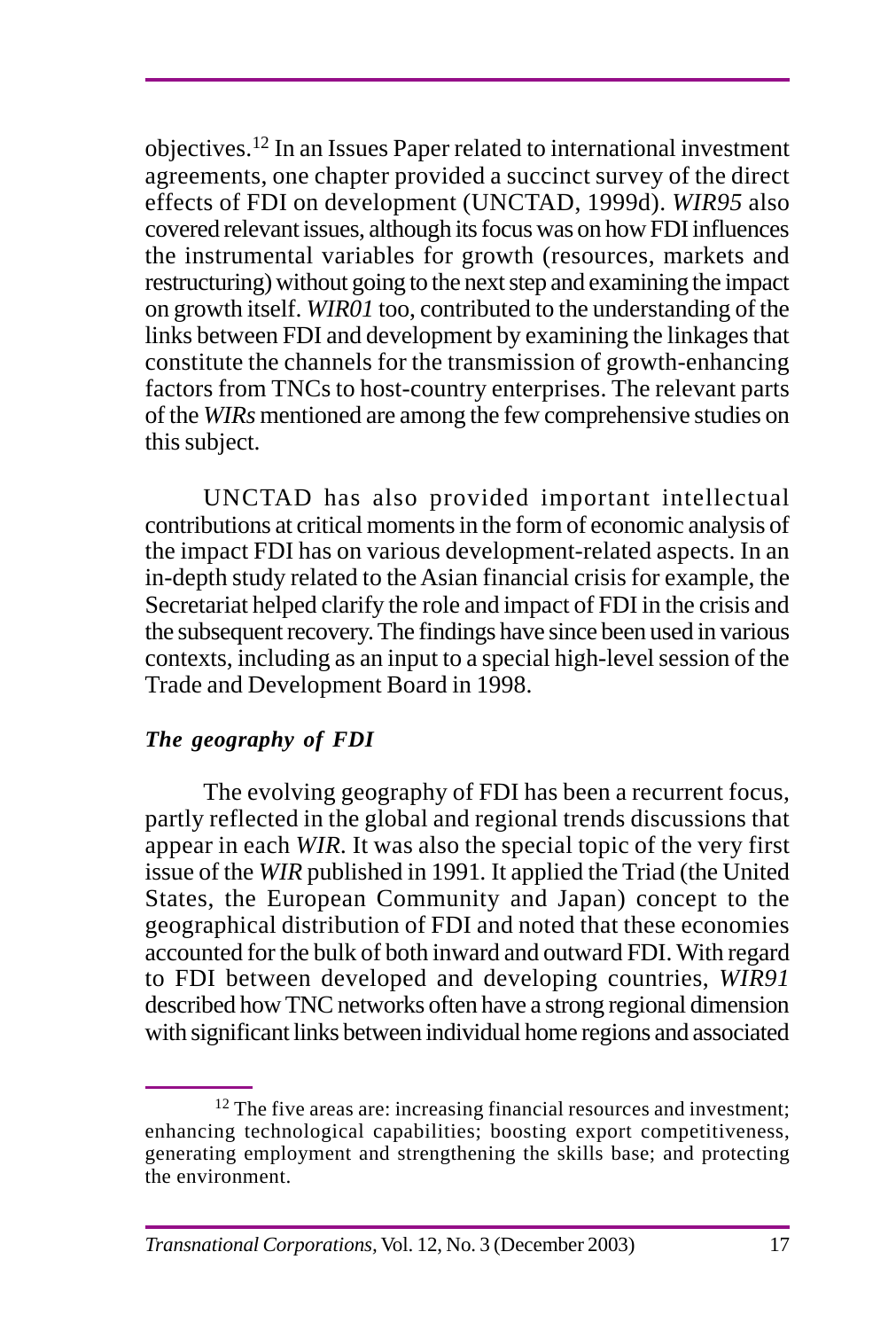host countries (outside the Triad).<sup>13</sup> Moreover, the geography of international production featured prominently in *WIR01*, in which an effort was made to map various geographical dimensions of TNC activities.

### *The international organization of TNC activities*

In response to changes in the global environment, driven by technological progress, liberalization in the area of investment and trade and enhanced competition, corporate strategies have likewise evolved over time, affecting the way in which international production systems are organized. *WIR93* was described by some scholars as a "milestone" in that it documented the culmination of a process that had emerged over three decades – the ascension of international production over international trade in importance for the delivery of goods and services to foreign markets and the integration of national production systems.14 *WIR93* noted that the integration of international production had moved from "simple" to "complex" integration, reflecting a shift in management strategy and leading to new production structures. It showed the alternative structures and various phases many TNCs have gone through as regards structure when establishing international operations:

<sup>&</sup>lt;sup>13</sup> For example, TNCs from the United States played a dominant role in Latin American countries such as Argentina, Chile, Mexico, Panama and Venezuela as well as in the Philippines and Saudi Arabia; the European Community's firms dominated FDI in many countries in Central and Eastern Europe, Brazil, Ghana and Indonesia; whereas Japanese firms accounted for more than 50% of total FDI into Hong Kong (China), Republic of Korea and Thailand. As of 2002, this picture had not changed much, which draws attention to the underlying geographical structure of FDI and international production (*WIR03*). While there have been some alterations in the composition of these associate partners over the past years, many of the block members still remain to be so. For example, the United States is still the dominant investor in Argentina, Chile, Mexico, Saudi Arabia and Venezuela, but recently also in the Russian Federation.

<sup>14</sup> Behrman, 1993, p.188.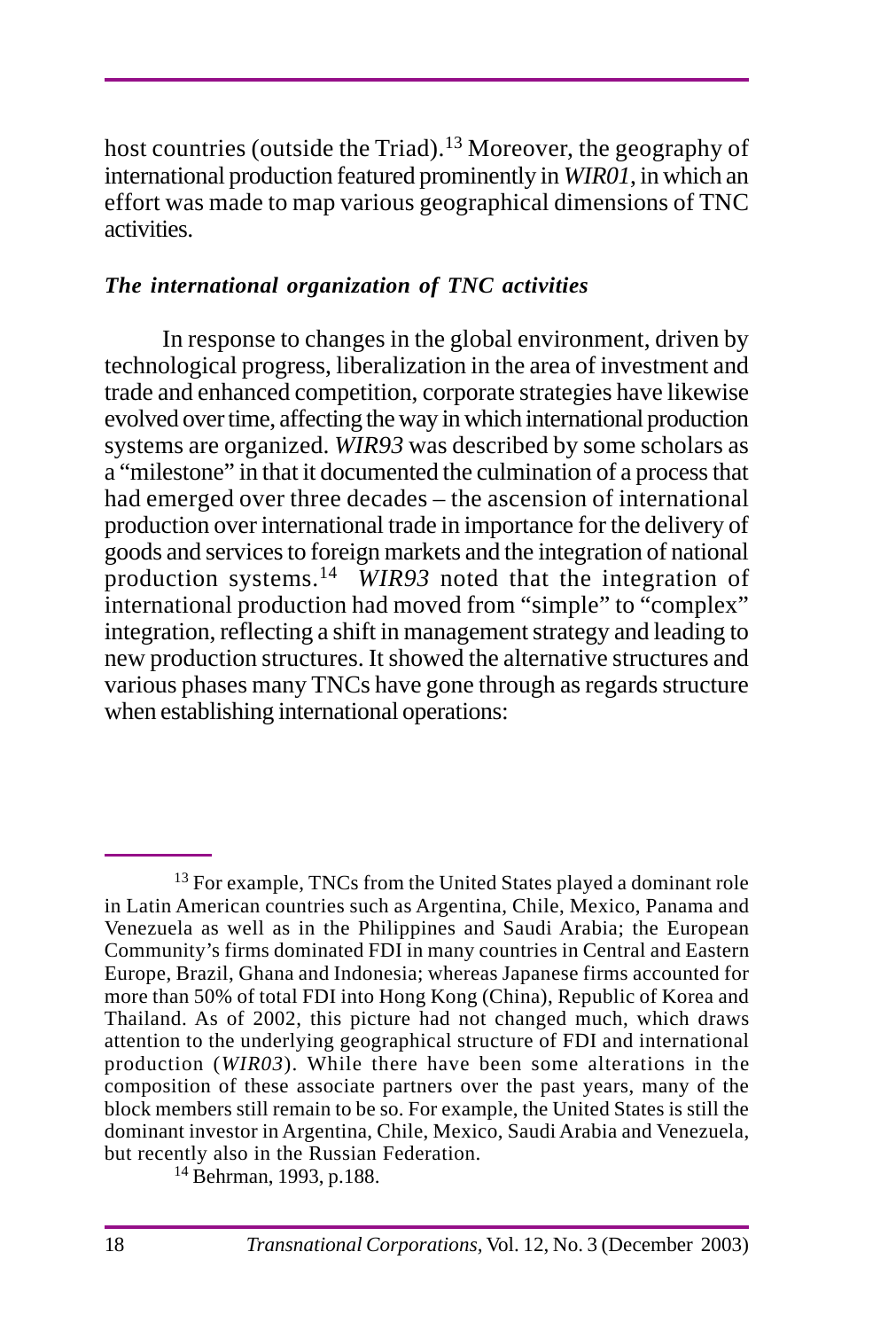- the "stand-alone" foreign affiliate, that operate largely as an independent concern within the host economy;
- simple integration, involving international production through which the activities of the parent company to some extent rely on production activities undertaken either by a foreign affiliate abroad or outsourced to a foreign subcontractor but controlled by the parent firm;
- complex integration, under which any affiliate operating anywhere may perform functions for the firm as a whole. These strategic dimensions were combined with the geographical scope of international production as well as with the functional scope of the firm to form the basis for what UNCTAD called *integrated international production*. The fact that FDI can take place in any part of the value-added chain has implications for attracting FDI.<sup>15</sup>

In this context, a distinction was also introduced between "shallow integration" (which occurs mainly through trade in goods and services and international movement of capital) and "deep integration" (which extends to the level of the production of goods and services and increases visible and invisible trade) (*WIR93*).

Several writers have subsequently tried to document empirically the integrated international production systems of TNCs, but the specific examples provided in *WIR93* remain among the most vivid and illustrative. The changing organizational structures of international production raise a number of issues, including that of the "nationality" of TNCs and their affiliates, criteria for taxation of multi-country activities, and the responsibilities of TNCs for generating and supporting sustainable production in the countries in which they operate. These issues remain at the centre of international discussions on the international strategies of TNCs and associated policy implications.

<sup>15</sup> *WIR04* will explore the role of services in such international production systems.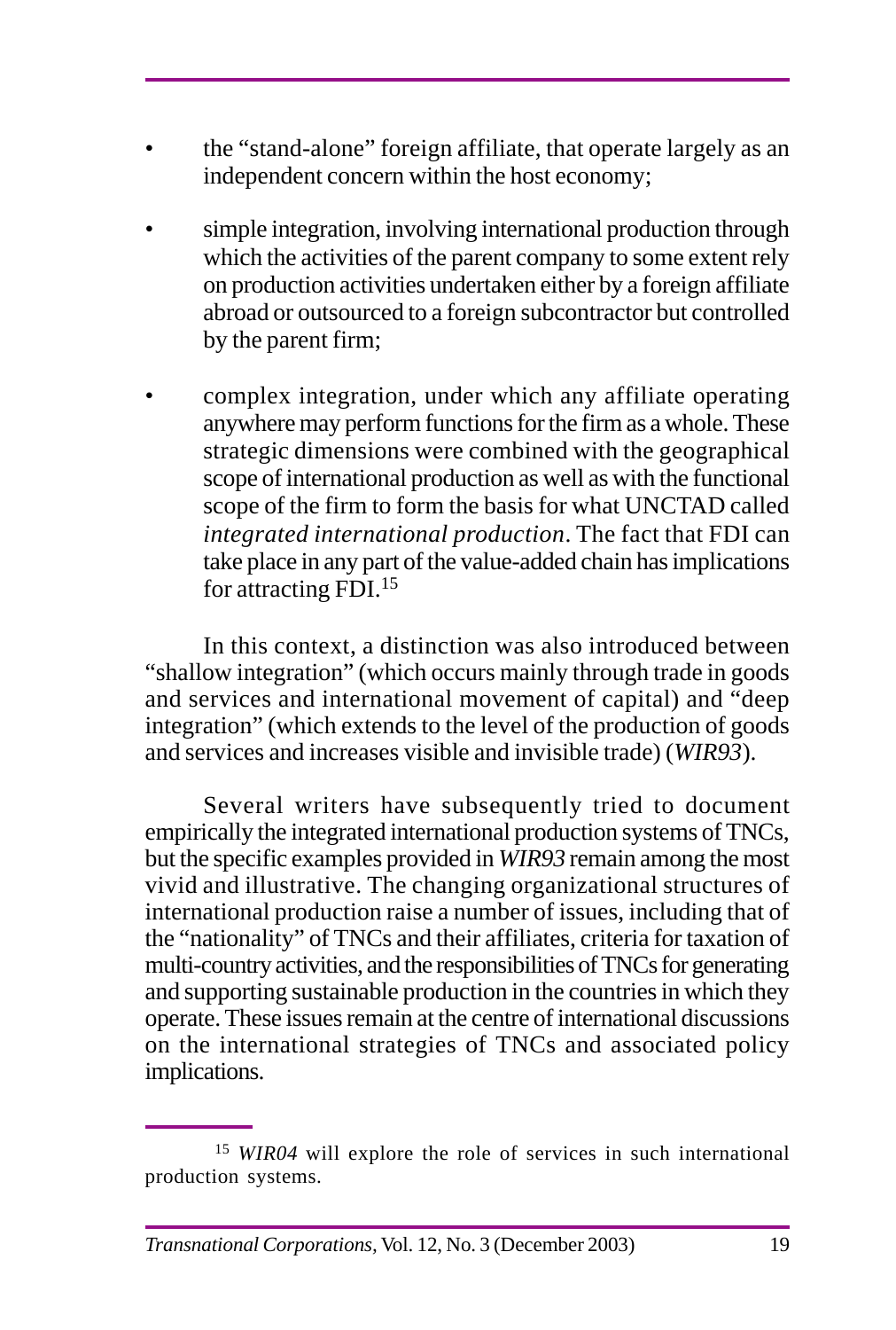#### *Modes of entry*

Understanding the strategy of TNCs is essential in order to formulate and implement an adequate policy response for the achievement of various development impacts. In this context, an important factor to consider is the mode of entry chosen by a firm when investing in a host location. Traditionally, most countries have sought to attract investment in new projects – so-called greenfield investment – as this mode of entry has been perceived to bring the greatest benefits in terms of additional resources and capabilities to the host economy, thereby contributing to its development. Over time, however, the share of greenfield investments in world FDI flows has declined while that of M&As has risen, sometimes giving rise to considerable concern among policy makers.16 When the *WIR2000,* which focused on *Cross-border Mergers and Acquisitions and Development*, was launched, the timing could not have been better. It coincided with the unprecedented boom in FDI (valued at \$1.4 trillion) – a boom that was fuelled primarily by  $M&As$ . Indeed, the volume showed that an international market for firms had emerged and that M&As now represent the dominant form of FDI in developed countries. In one of the chapters of this report, recent trends in crossborder M&As were explained, distinguishing between patterns of various countries and different levels of development, highlighting the largest M&A deals and comparing data on M&As and FDI to try to make sense of a very new area of international statistics that plays an increasingly important role in the globalizing world economy. In another chapter of the same volume, an evaluation of the impact of cross-border M&As on development is made, and a distinction was made between "normal" and "exceptional" situations on the one hand, and between short-term and longer-term impacts on the other. *WIR00* was the first full-blown examination of this topic. Among others, it raised questions as regards the explanatory power of the dominant FDI paradigm – the "ownership-location-internalization" explanation – for the phenomenon of cross-border M&As.

<sup>16</sup> While the growing role of M&As in global FDI flows as well as in different regions is unquestioned, there is still no simple way of calculating the precise ratio of FDI that is accounted for by M&As (see *WIR00*).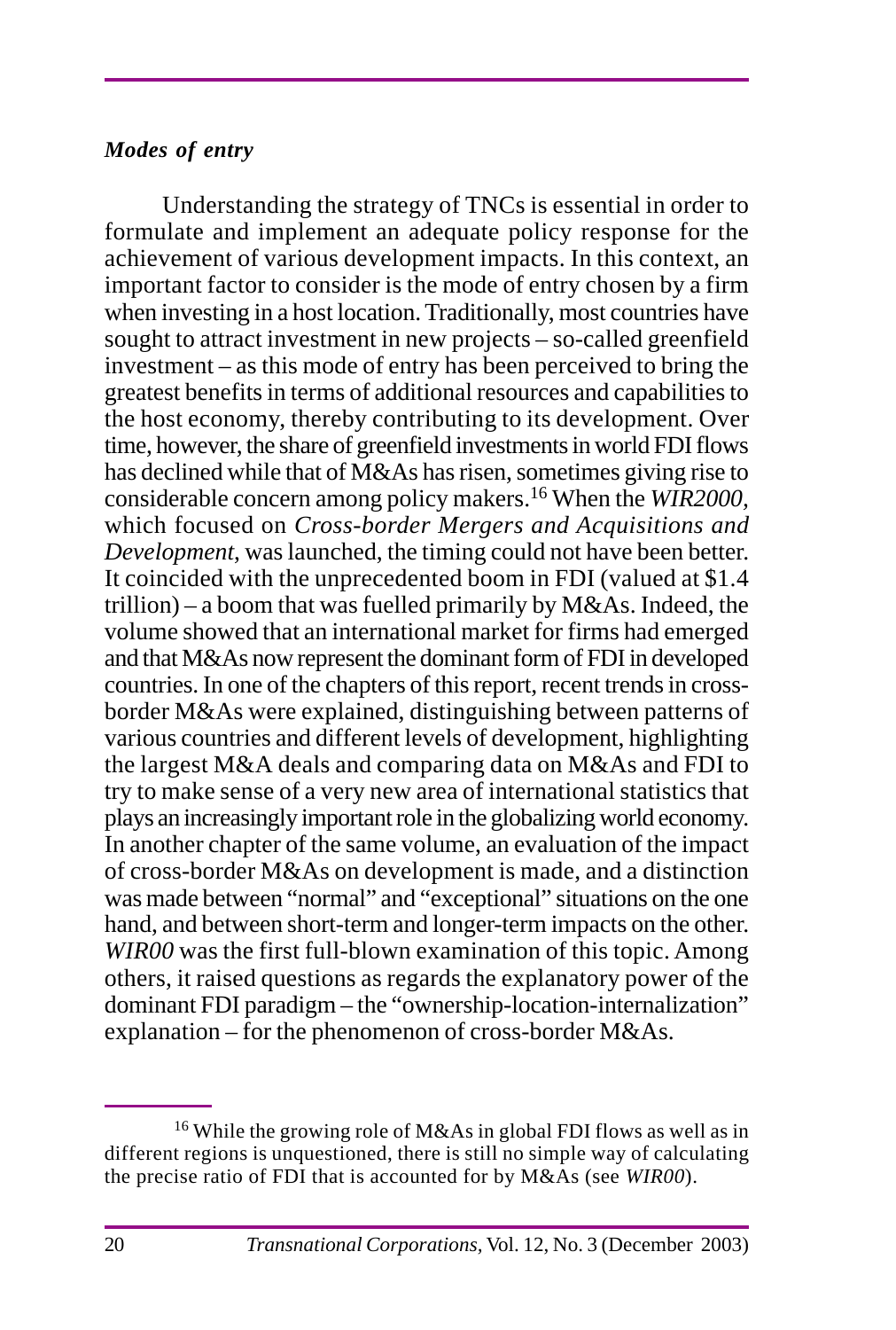### *FDI and trade*

The linkages between trade and investment are a much researched area of international economics. UNCTAD has contributed in a number of ways in this process. A comprehensive assessments of this relationship was undertaken in *WIR96,* in which the old debate of whether FDI should be seen as a substitute or complement to trade was reexamined. It argued that the issue no longer is whether trade leads to FDI or FDI leads to trade. Rather, the principal question is rather where firms access resources and decide to locate their value-added activities – which then determines the direction of investment and trade flows. In *WIR99* one of the areas that was studied in depth was the role of FDI in boosting export competitiveness, a topic that was made the special theme of *WIR02.*17 These volumes showed that this role is pervasive and has led to dramatic shifts in the geographical composition of world trade. In this context, *WIR02* noted that just 20 economies together accounted for over three-quarters of the value of world trade, with the developed countries being the largest traders. However, during the period 1985-2000, mainly developing economies, such as China, Mexico, the Republic of Korea, Singapore, Taiwan Province of China and Thailand, and such economies in transition as the Czech Republic, Hungary and Poland, accounted for the largest *gains* in market share. The volume showed that the growth of exports from many of these countries was directly linked to the expansion of international production systems, especially in the electronics and automotive industries. Meanwhile, it was also noted that export-oriented foreign affiliates often rely on imported inputs to a high degree, sometimes implying a low level of local value-added in the exported products. Hence the importance of addressing various ways to augment the interaction between foreign affiliates and the local economy (see below). The analysis has been carried forward into the area of policy analysis and technical assistance, especially as regards possible instruments to ensure that a location is conducive to export-oriented FDI, and in terms of the organization of targeted investment promotion, an area in which UNCTAD has developed a specific technical assistance programme.

<sup>17</sup> The role of FDI in the area of services will be reviewed in *WIR04.*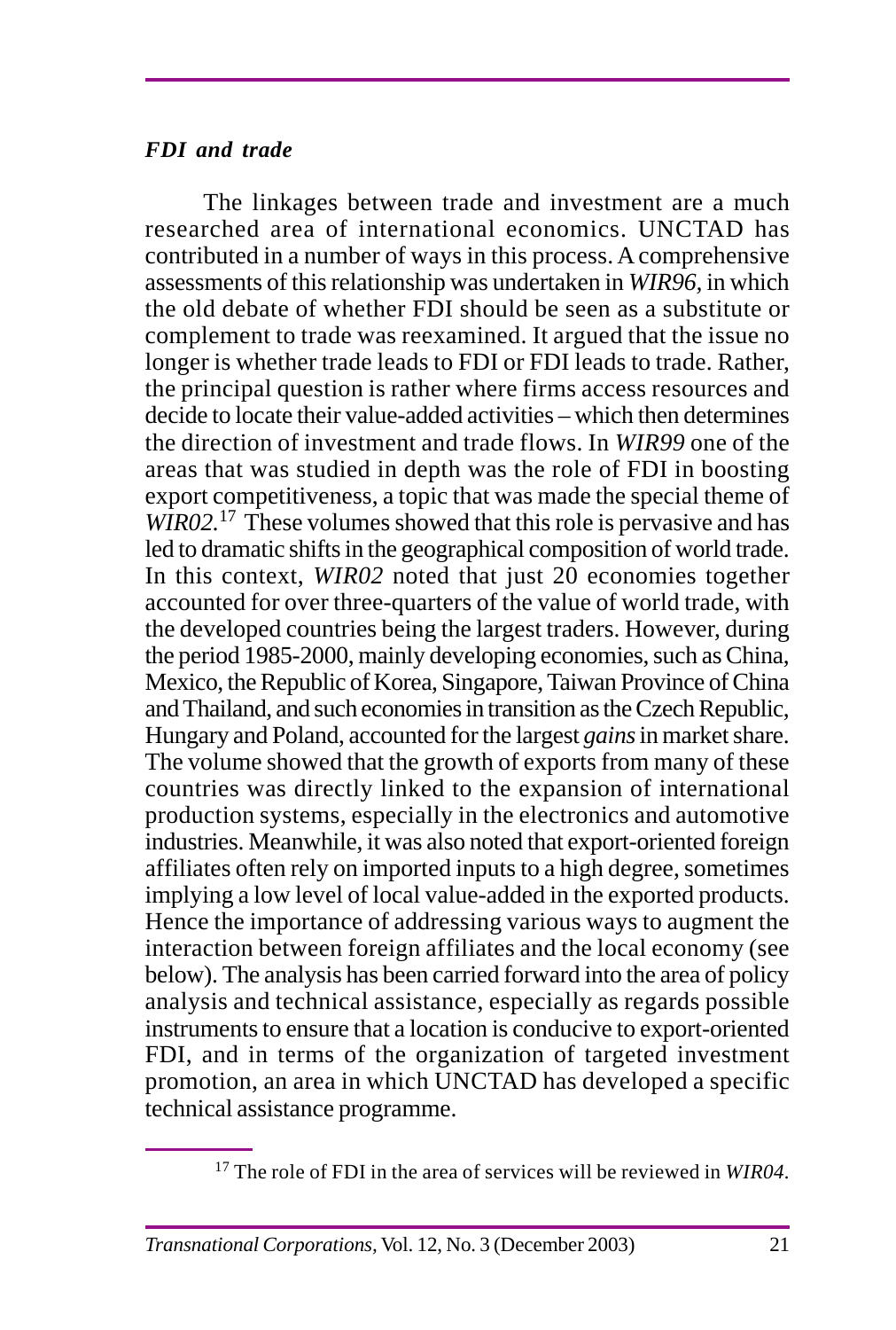#### *FDI, linkages and clusters*

While FDI can bring important benefits to a host economy, it is merely a complement to what goes on in the domestic enterprise sector – the bedrock of a country's economic development. Moreover, the capability of domestic enterprises and the absorptive capacity of a host economy affect the kind of FDI that is attracted as well as the extent to which knowledge and technology are disseminated by foreign affiliates and mastered by local firms. Perhaps the most important way to tap such benefits is through production linkages between foreign affiliates and domestic firms as well as clustering. Where such linkage creation takes place, production and exports by foreign affiliates are not only likely to be more sustainable and broadly beneficial for host countries, but also to involve higher domestic value added and contribute to strengthening the competitiveness of the domestic enterprise sector. The question of how best to promote linkages between foreign affiliates and domestic firms was addressed specifically in *WIR01*. The work has been translated into concrete actions in the field, in the form of an UNCTAD linkage promotion programme*.* Such concrete actions are taking place through EMPRETEC, a technical cooperation programme started in 1988 at former UNCTC to help developing countries establish the institutional structures for the promotion of entrepreneurship and small and medium-sized enterprise (SME) development.

A closely related issue is that of enterprise development and industrial clusters development. Clusters are a significant unit of policy intervention aimed at upgrading local competitive advantages and creating a conducive environment for business activities and external investors. Such intervention can also serve to enhance the benefits from FDI by "embedding" foreign affiliates in the local context through long term productive linkages with indigenous firms. In this framework, three UNCTAD publications deserve special attention, as they were forerunners in bridging the vast and consolidated literature on clusters in developed countries and the scattered information from Latin America and Asia. More importantly, they pioneered the investigation of the issue from a developing country policy perspective at a time when most of the existing information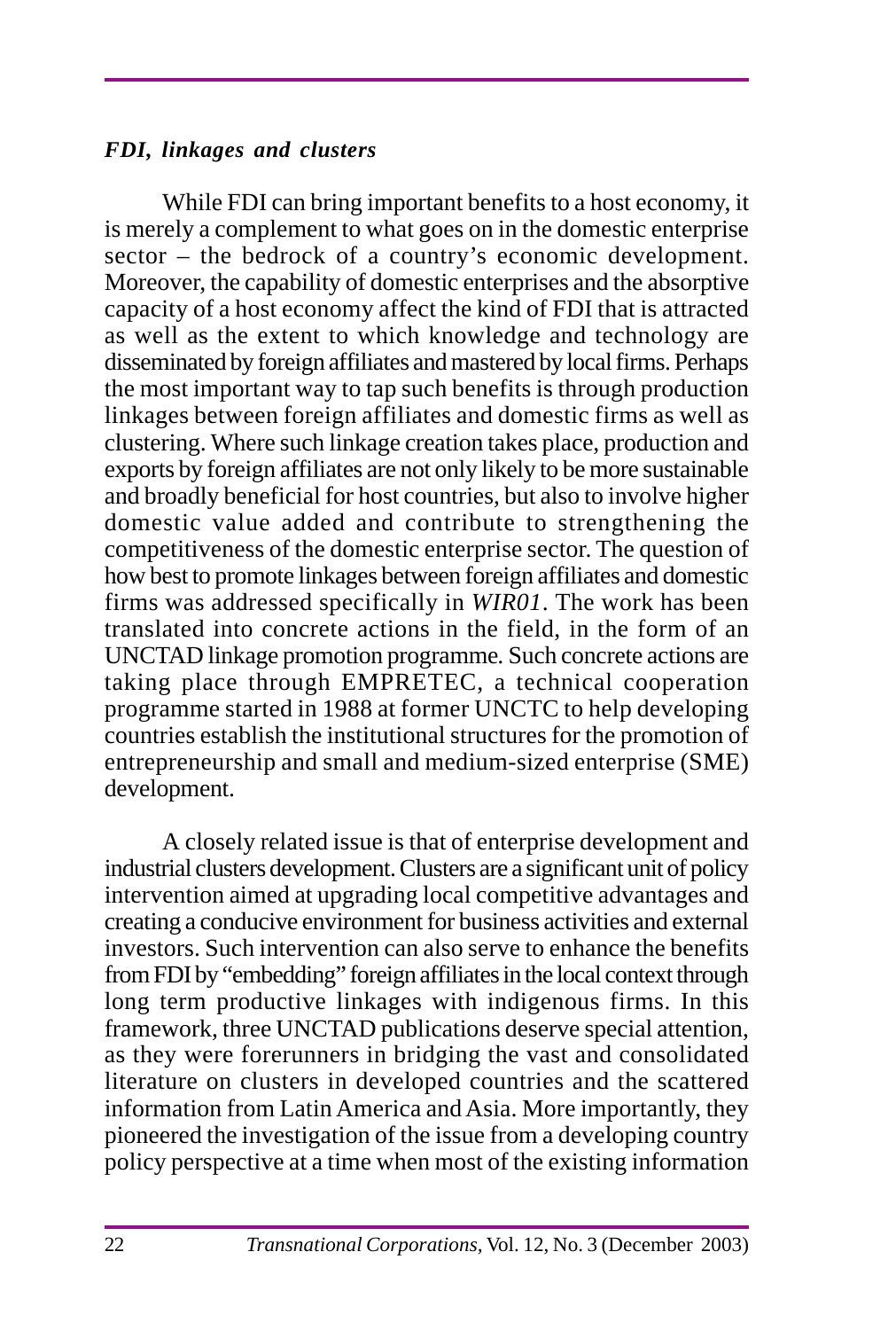was of high analytical value but could not easily be translated into concrete policy recommendations in a developing country context.

The publication *Technological Dynamism in Industrial Districts: an Alternative Approach to Industrialization for Developing Countries* (UNCTAD, 1994) returned to the original cluster model, which can be traced in some regions of Northern and Central Italy. The book presented the industrial district model as a dynamic approach to local economic development, and emphasizes that a major challenge for developing countries is to use the related principles of industrial organization as a lever for local development. The "overview of activities in the area of inter-firm cooperation" (UNCTAD, 1997a) emphasized the importance of public awareness and support, as competitive enterprise clusters and networks do not emerge in a policy of institutional vacuum, but are often the result of deliberate economic and social policies at the local, regional and national level.18 However, not all clusters are innovative and dynamic by nature; nor should clusters be considered a panacea in terms of industrial or locational policies. The issues paper "Promoting and sustaining SMEs clusters and networks for development" (UNCTAD, 1998c) concluded that many clusters are caught in the spiral of stagnation and decline. A useful distinction was made between three different types of clusters: informal, organized and innovative. The paper recommended that policy interventions should be confined to revitalizing existing clusters with high growth potential rather than to create new clusters.

<sup>18</sup> On the one hand, local forces are essential to stimulate the generation of common externalities and the creation of a support structure for providing innovative, value-adding services. Traditional habits and practices of local actors with respect to innovation and technology are also decisive in the transformation of simple agglomeration of firms into competitive clusters. On the other hand, focused measures (e.g. the creation of technical schools, research centres, export promotion boards, quality certification institutes) can be equally important in stimulating and supporting change, tacit knowledge flows and interactive learning. Therefore, all actors at the macro, meso and micro level have an appropriate role to play in the promotion of clusters.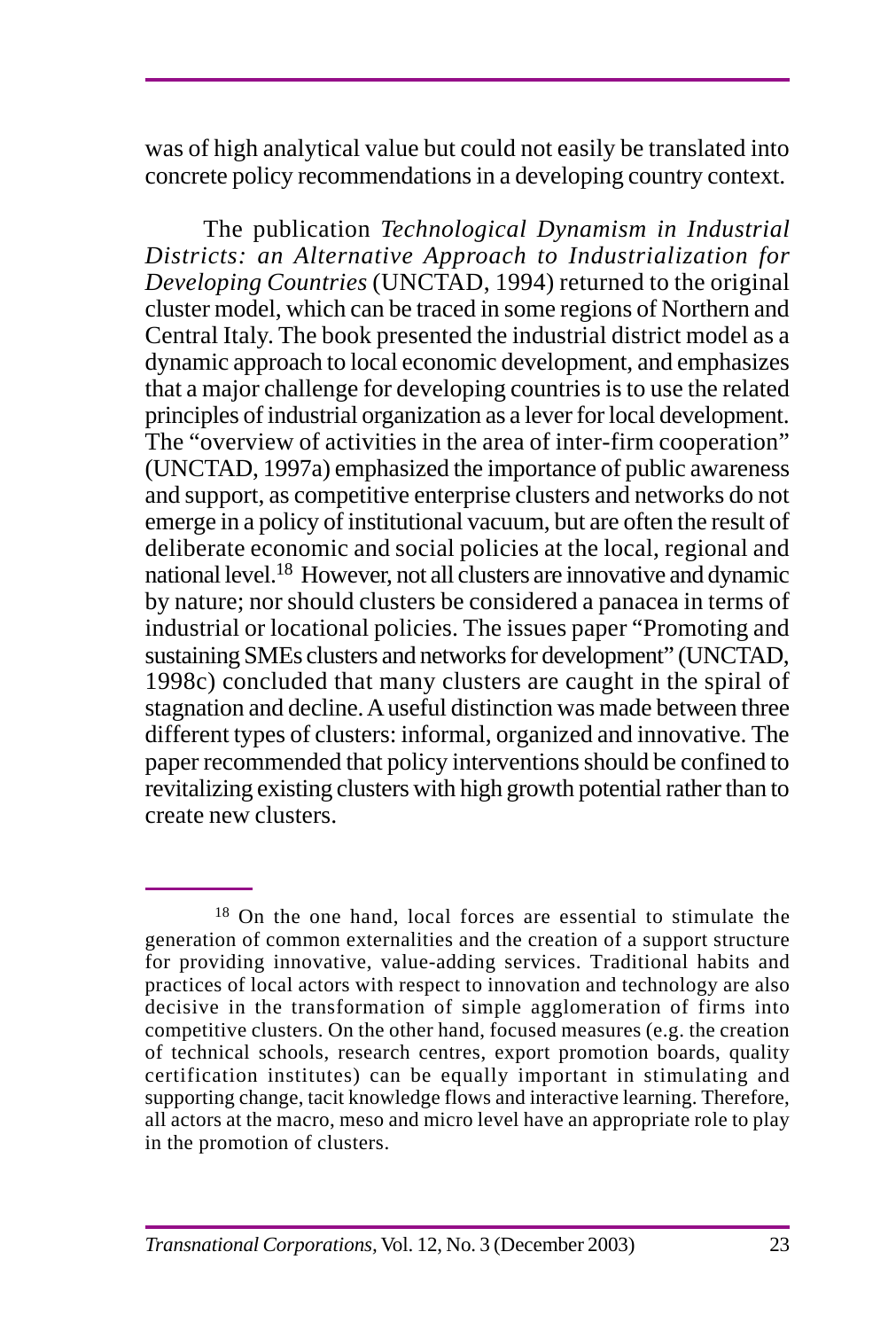#### *Economic development and outward FDI*

Given that developing countries are predominantly net recipients of FDI, UNCTAD has traditionally focused on inward FDI and its impact. It is recognized, however, that outward FDI can also bring important development benefits to home countries. In *WIR95*, one of the most important contributions in this volume was the section addressing the impact of outward FDI on a firm's competitiveness. The volume noted that outward FDI tends to increase firm competitiveness, which in turn improves the performance of their home countries. The issue of outward FDI has over time become increasingly relevant for a number of developing countries. Economies such as China, Hong Kong (China), Malaysia, Mexico, Republic of Korea, South Africa and Taiwan Province of China, have all become significant sources of outward FDI. Between 1985 and 2002, the total stock of outward FDI from developing economies rose from \$78 billion to \$849 billion, most of which emanated from Asia. In a globalizing world economy, firms face competition increasingly from both imports and inward investors. It therefore becomes more important for companies from developing countries too to invest abroad to maintain their competitiveness and to develop a portfolio of locational assets.

As internationalization has progressed, more and more companies have invested outside their home countries. As noted above, this has led to the emergence of a number of TNCs from developing countries. Moreover, while TNCs are generally perceived to be giant corporations controlling huge resources, the fact is that a growing number of all TNCs are relatively small in size. An analysis of S*mall and Medium-sized Transnational Corporations: Role, Impact and Policy Implications* was made of the nature, scope and implications of transnationalization by SMEs (UNCTAD, 1993a).

# **Policy analysis and normative work**

Policy matters. It matters whether a country is seeking to attract more inward FDI, maximize the benefits from FDI or address concerns related to FDI. Although the process of globalization has generated new opportunities and more space for companies to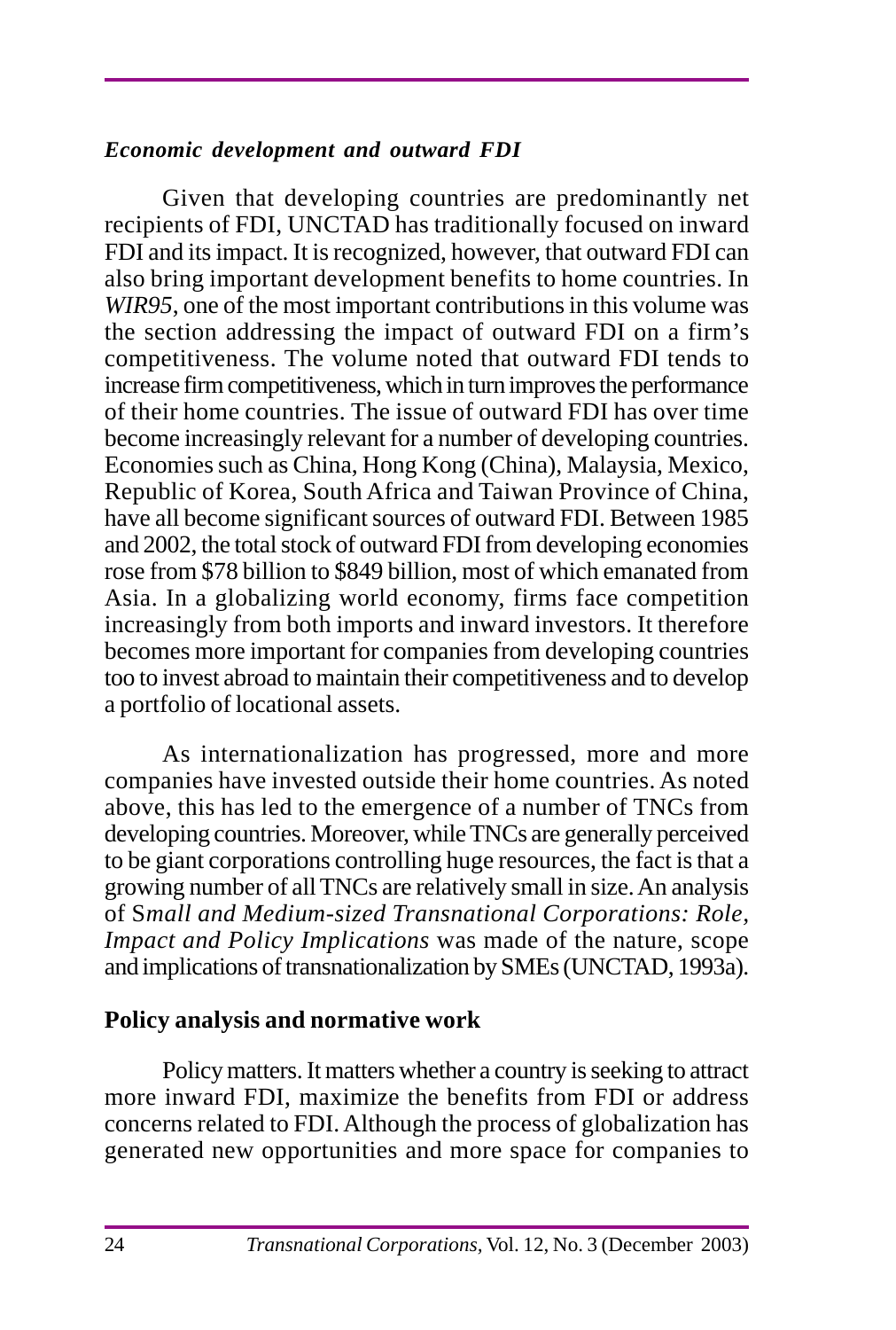reorganize their international activities, policy making at both the national and international levels in the area of investment remains crucial. Thus, while UNCTAD caters to a diverse audience, special efforts are made to reach out to one group in particular, namely, policy makers in developing countries. To this end, various publications have increasingly devoted attention to presenting clearly defined and concrete policy options derived from an economic analysis of key issues. As once called for in UNCTAD I (box 1), policy recommendations have addressed possible efforts by host countries, home countries, investors and the international community at large.

# *Host-country policies*

The *WIR01* and *WIR02* went beyond policy recommendations at a fairly general level and presented in a concrete manner how countries have addressed the questions of linkage promotion and export promotion involving foreign affiliates. Taking into account the growing competition for especially export-oriented FDI, changing corporate strategies, new technological developments, as well as the evolving international regulatory framework, these reports explored various options governments can consider to promote export-oriented FDI and linkages between foreign affiliates and domestic companies. The message conveyed underlined the importance of domestic enterprise development and the need to "work with the market" and create the necessary conditions, coupled with proactive government intervention, to induce TNCs to forge local linkages and establish export platforms with a high local value added. In this context, UNCTAD also introduced the concept of three generations of investment promotion, from general liberalization and opening up to FDI (first generation), to setting up investment promotion agencies and related activities (second generation), and moving to the proactive marketing of investment opportunities in a targeted way (third generation).

Reflecting the expanded use of incentives to attract FDI, the 1996 publication *Incentives and Foreign Direct Investment* offered a comprehensive survey of their use for the attraction of FDI and to affect the behaviour of foreign affiliates (UNCTAD, 1996a). This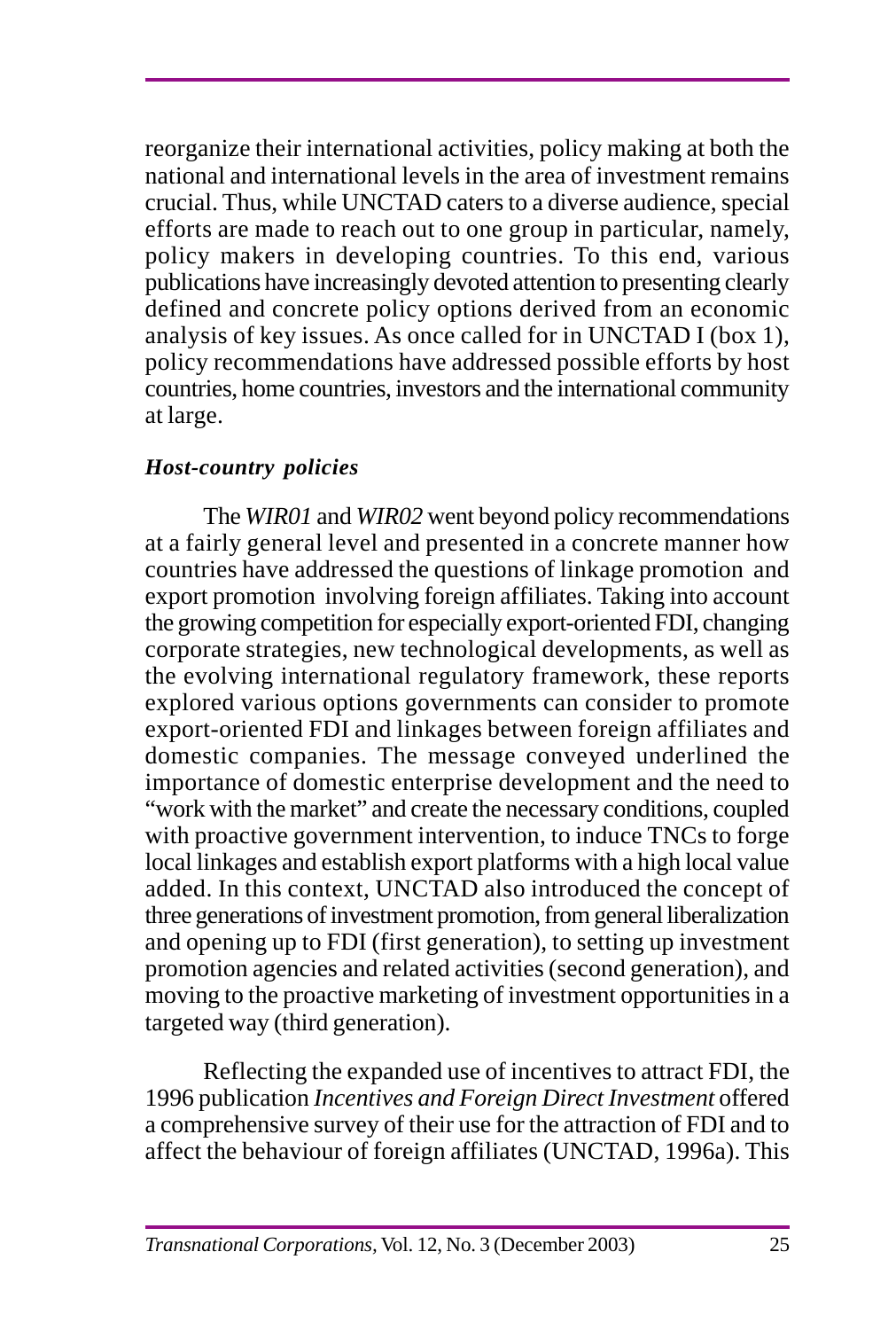survey remains the most authoritative and cited source of information in this area. Another important publication in this field was *Tax Incentives and Foreign Direct Investment: A Global Survey*, which was published in 2000 (UNCTAD, 2000a).

Until the mid 1990s, the links between market structure, competition policy and cross-border M&As had been largely neglected by academic researchers and policy makers.<sup>19</sup> It is particularly important in the context of FDI, since TNCs tend to be especially well represented in industries characterized by a high level of market concentration. By making sure that markets in which TNCs invest are competitive, host governments stand a better chance of reaping the full benefits from FDI. In this context, UNCTAD provided a new focus, with particular reference to policy formation and action by intergovernmental entities. The policy discussion in *WIR97* explored the balance between liberalization and competition policy, elements of competition and merger laws conducive to development, and the need for, and obstacles to, international cooperation. In *WIR00,* the impact on market structure and competition was identified as one of the key differences between FDI through M&As as opposed to greenfield investment. The volume observed the emergence of an international market for firms and called for adequate policy responses not only by national governments but also at the international level.

This policy analysis has formed the basis for technical assistance. Understanding what drives FDI is an important contribution to advisers on FDI policy and to providers of assistance on investment policy formulation and investment promotion. Equally important, technical assistance helps to keep a finger on the pulse of the times, i.e. what policy issues are important and relevant. UNCTAD's technical assistance work in the area of investment

<sup>&</sup>lt;sup>19</sup> As noted above, however, UNCTAD has for a long period worked actively on issues related to competition and to the control of restrictive business practices by TNCs. UNCTAD was *inter alia* responsible for the negotiations on and conclusion of the United Nations Set of Multilaterally Agreed Equitable Principles and Rules for the Control of Restrictive Business Practices, which was approved by the United Nations General Assembly on 5 December 1980 in its resolution 35/63.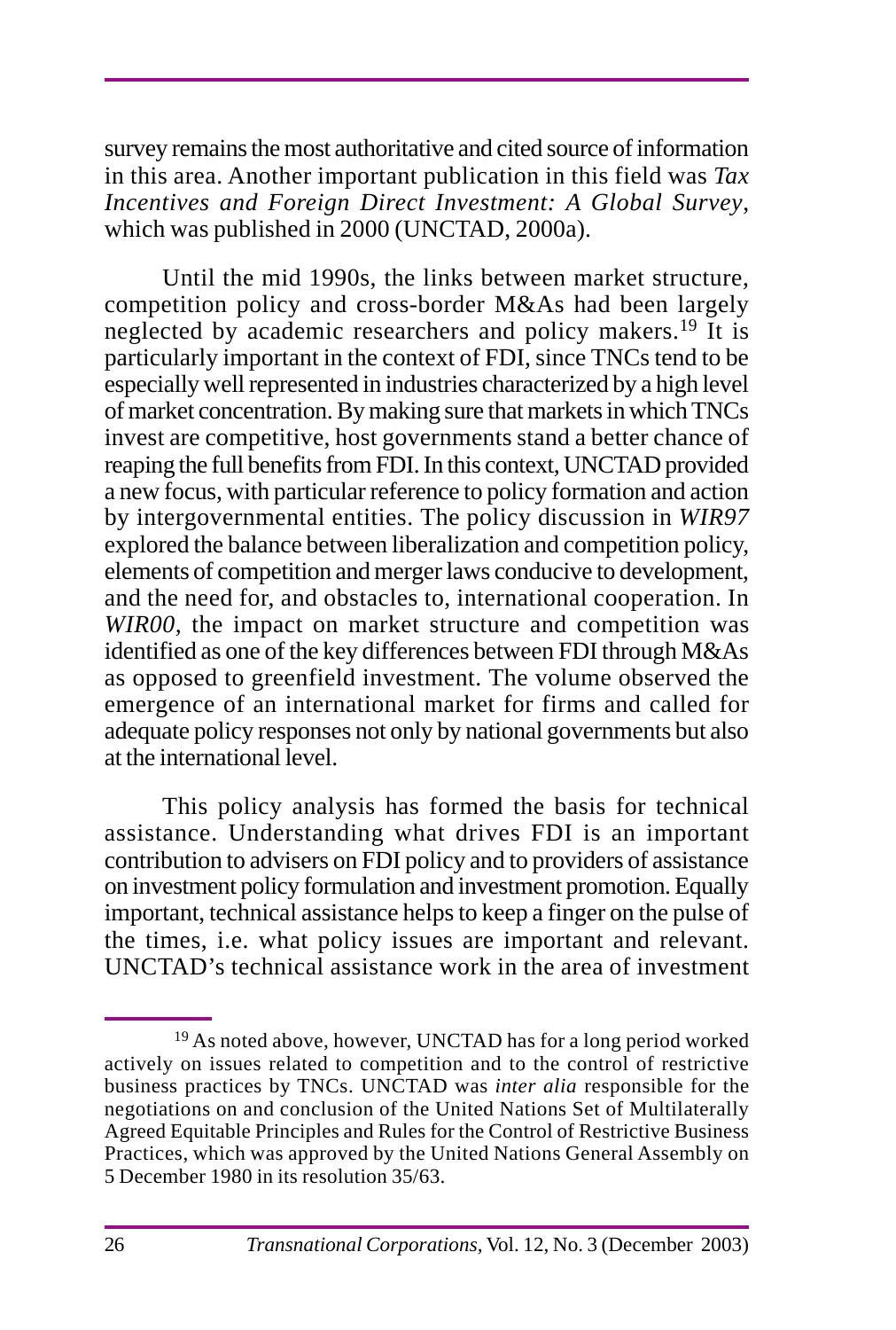covers a diverse field, including *Investment Policy Reviews* (first advocated in the *WIR93)*, 19 investment promotion activities, the production of *Investment Guides for LDCs*21 and reports on *Best Practice in Investment Promotion* (UNCTAD, 1997b and 2001a).

# *Home country measures*

UNCTAD also recognized the influence of home country policies and measures on the volume and nature of FDI flows. This is a subject that, even to date, has received little attention. An important question that has been addressed in several contexts is how these measures can help developing countries and economies in transition to attract and benefit more from FDI.

Many developed countries have made special efforts to facilitate their firms' foreign expansion through FDI. As was noted e.g. in *WIR03*, a number of measures could be identified:

- *Liberalize outflows*. Home countries can remove obstacles to FDI outflows.
- *Provide information*. They can assist developing countries in collecting and disseminating information related to investment opportunities through cooperation with investment promotion agencies (IPAs), the provision of technical assistance, the organization of investment missions and seminars and the like.
- *Encourage technology transfers*. Home countries can promote technology transfer by providing assistance to strengthen a host country's technological base, its capacity to act as a host to FDI and technology-intensive industries and its capacity in reaching specific technology-intensive goals.
- *Provide incentives to outward investors*. Various forms of financial and fiscal incentives can be provided to outward investors or to support feasibility studies and environmental assessments.

<sup>20</sup> For more information, see http://r0.unctad.org/ipr/.

<sup>21</sup> For more information, see http://r0.unctad.org/en/pub/ investguide.en.htm.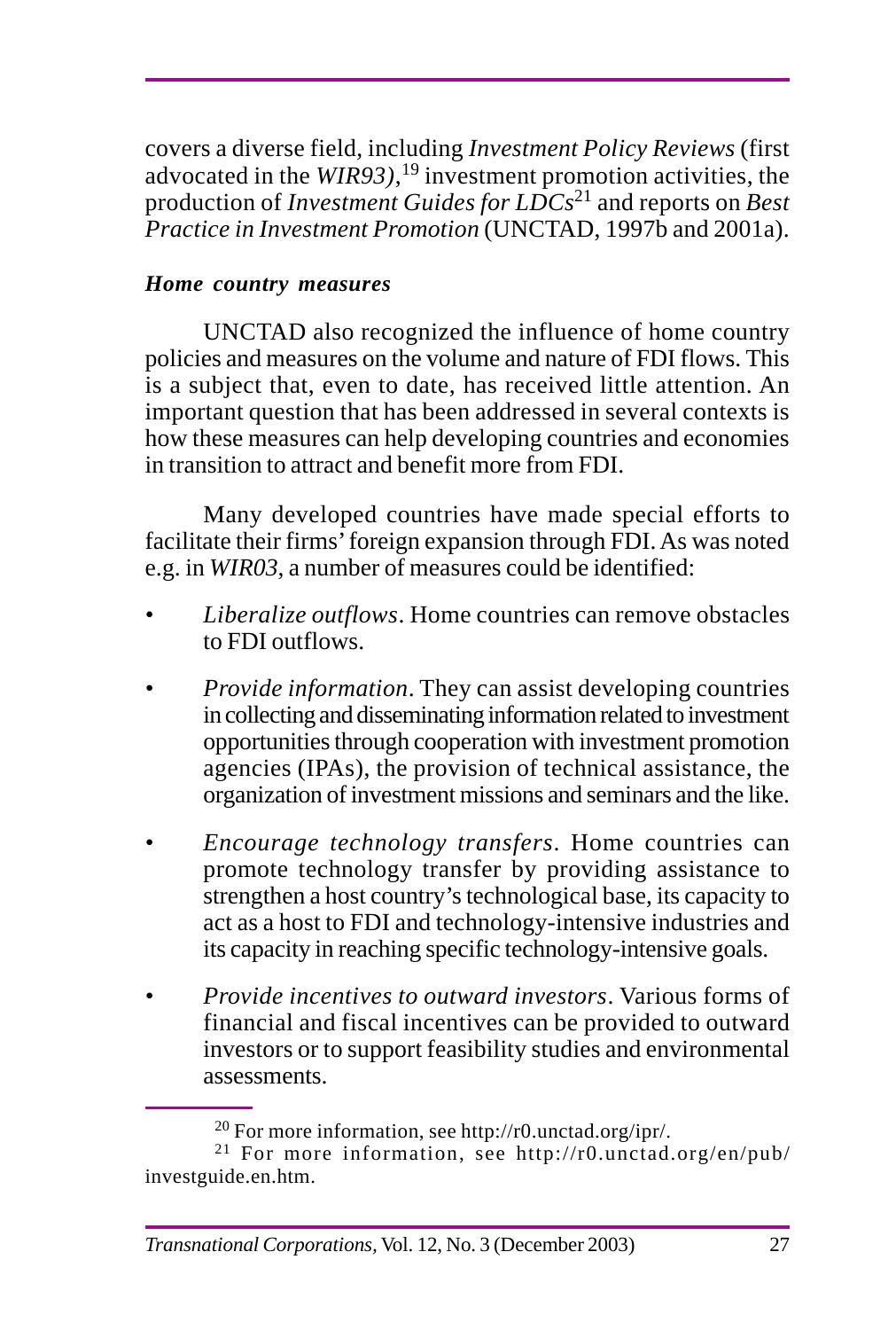*• Mitigate risk*. Home countries can help to mitigate risk—say, by providing investment insurance against losses arising from political or other non-commercial risks that may not normally be covered through the private insurance market.

While initiatives in many countries have been documented, policy declarations aimed at encouraging outward FDI have seldom been linked to any specific international commitments. Rather, these remain at the discretion of each developed country and are commonly shaped to serve a home country's own business interests along with general development objectives. This home country perspective is especially evident in the design of many financial or fiscal assistance programmes as well as preferential market access measures. Weak links between the explicit needs of developing countries and the design and execution of home country measures, as well as the often uncertain commitment to the duration of assistance, may diminish the beneficial impact such programmes can have on development.

In *WIR03*, one of the key messages in the context of the interface between national policy making and international investment agreements was the potential role home country commitments could play in enhancing the development dimension of international investment agreements. Indeed, the *Report* went as far as arguing that future international investment agreements "should contain commitments for home country measures" (*WIR03*, p. 163).

#### *Good corporate citizenship*

Much of the international discussions on the role of FDI in developing countries concerns the social responsibility of TNCs. The notion of "good corporate citizenship", as used in *WIR03*, covers a number of aspects, such as development obligations, socio-political obligations, consumer protection as well as emerging issues related to corporate governance, ethical business standards and the observance of human rights. While the Code of Conduct negotiated by the Commission on Transnational Corporations was never completed, the social responsibility dimension of TNC activities is receiving increased attention in various international agreements and fora. In its last chapter, *WIR99* and again in *WIR03,* as well as in a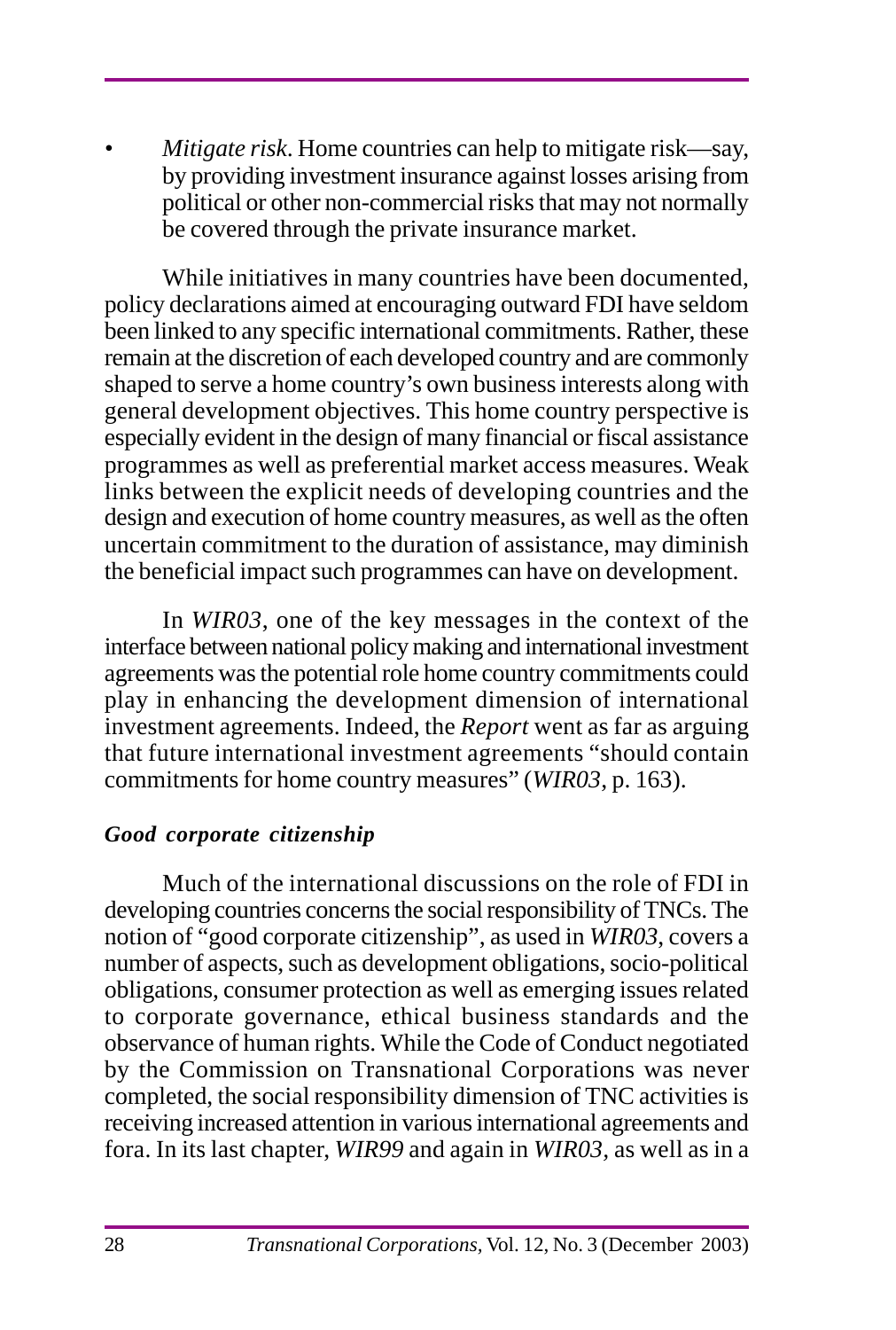special issues paper (UNCTAD, 2001b), UNCTAD revisited this topic and offered an update of recent developments, including the challenge by the United Nations Secretary-General Kofi Annan to TNCs to form a new "Global Compact" with society, whereby they would become global citizens adhering to a set of principles that would protect especially the environment, human and labour rights. There are growing expectations that TNCs can contribute directly to the advance of development goals as one aspect of good corporate citizenship: not only should they abide by the laws of the host country, they should also pay greater attention to contributing to public revenues, creating and upgrading linkages with local enterprises, creating employment opportunities, raising skills levels and transferring technology.

When UNCTAD in 1993 took over the work programme of the UNCTC it also inherited the Intergovernmental Working Group of Experts on International Standards of Accounting and Reporting (ISAR). This Group was formalized in 1982 by a United Nations Economic and Social Council (ECOSOC) resolution in response to the desire to increase the knowledge of what went on inside companies. It held its 20th session in 2003. It continues to offer guidance to policy makers, standard setters and the profession in the areas of accounting and reporting, and remains the only forum open to all developing countries and economies of transition on issues related to accounting and auditing. Since coming to UNCTAD, it has produced three guidelines: on integrating environmental costs and liabilities into financial statements (UNCTAD, 1999b); on the qualifications necessary for professional accountants (UNCTAD, 1999c); and yet another on accounting by SMEs. It is currently working on corporate governance and corporate social responsibility within the context of improving the transparency of information provided by enterprises and making them more accountable for their performance and impacts on society.

# *International rule making*

An area in which UNCTAD has played a prominent role and one that has gradually moved up on the international agenda concerns international rule making on investment. In this regard, UNCTAD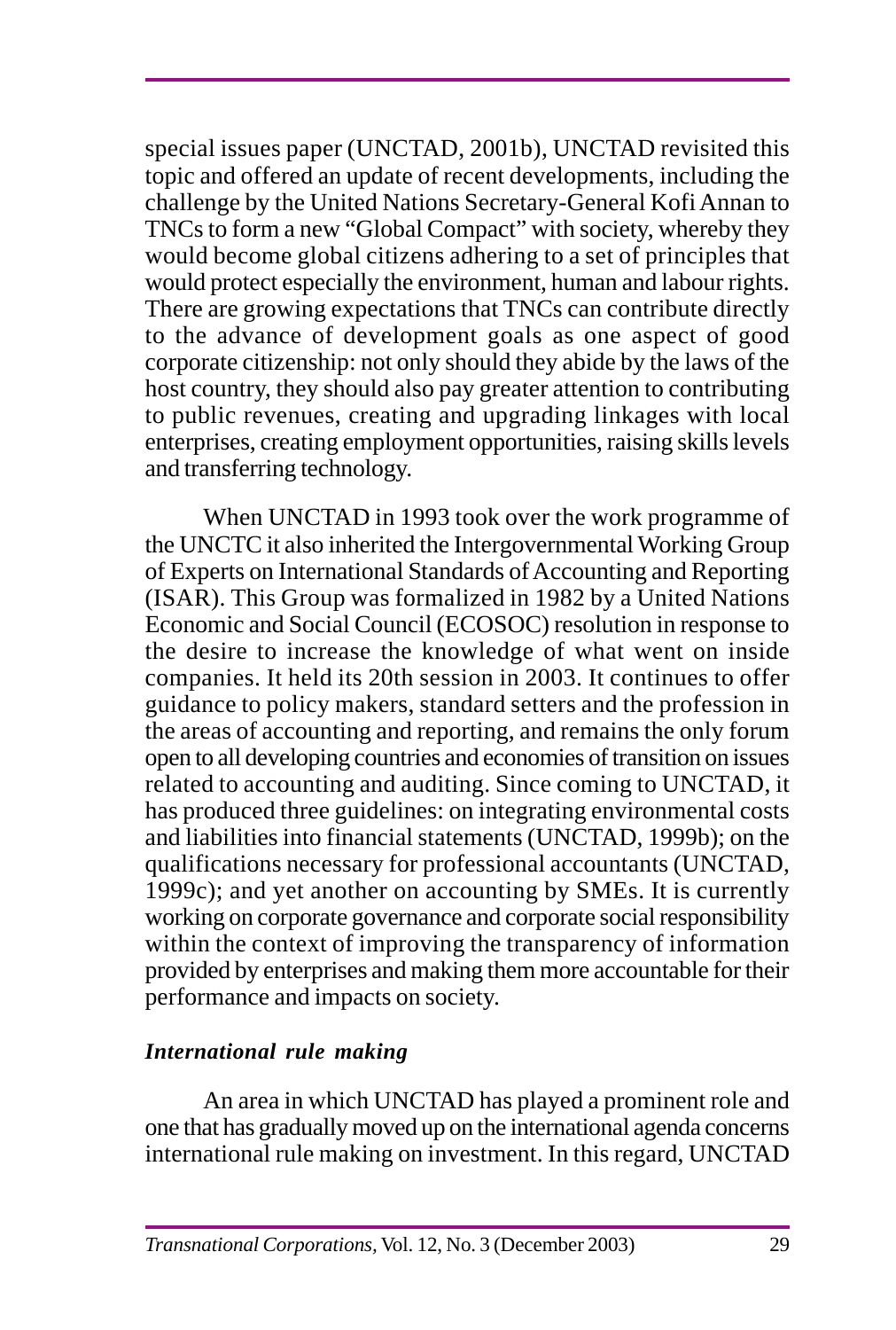continues a tradition started by the UNCTC, one of the most important projects of which involved servicing the then Commission on TNCs in the development of a Code of Conduct on TNCs. While this proposal eventually was abandoned, the discussion on the role of international rule making in the area of investment remains highly topical.

Mirroring international events, the special theme of the *WIR96* was "Investment, Trade and International Policy Arrangement". It was a topic timely chosen as BITs proliferated, regional trade agreements expanded to cover investment, OECD negotiations on a Multilateral Agreement on Investment were on-going and some countries began to advocate the negotiation of an investment agreement in the WTO, as reflected in the 1996 Singapore Ministerial Declaration. In one section, the volume outlines the key issues under four topics requiring consideration as international arrangements develop: investment measures concerning the entry and operation of FDI; standards of treatment (especially national treatment, mostfavoured-nation treatment and fair and equitable treatment); setting of appropriate standards to address such issues as transfer pricing, restrictive business practices, technology transfer, employment, environment and illicit payments; and, finally, investment protection and dispute settlement.

*WIR03* went into some detail to explore the implications of a number of key issues facing negotiators and policymakers in this regard. It focused in particular on policy measures aimed at attracting FDI (such as reducing obstacles to FDI (admission and establishment; improving standards of treatment for foreign investors (nondiscrimination); protecting foreign investors (compensation for expropriation); and promoting FDI inflows (incentives)) and at benefiting more from FDI (such as increasing the contribution of foreign affiliates to a host country through mandatory measures (performance requirements) and by encouraging foreign affiliates to act in a desired way (incentives)). *WIR03* stressed the importance of recognizing the need of developing countries to secure sufficient policy space for national policy making in order to promote development benefits from FDI. It also underlined the need to pay due attention to the balance of host and home country interests, as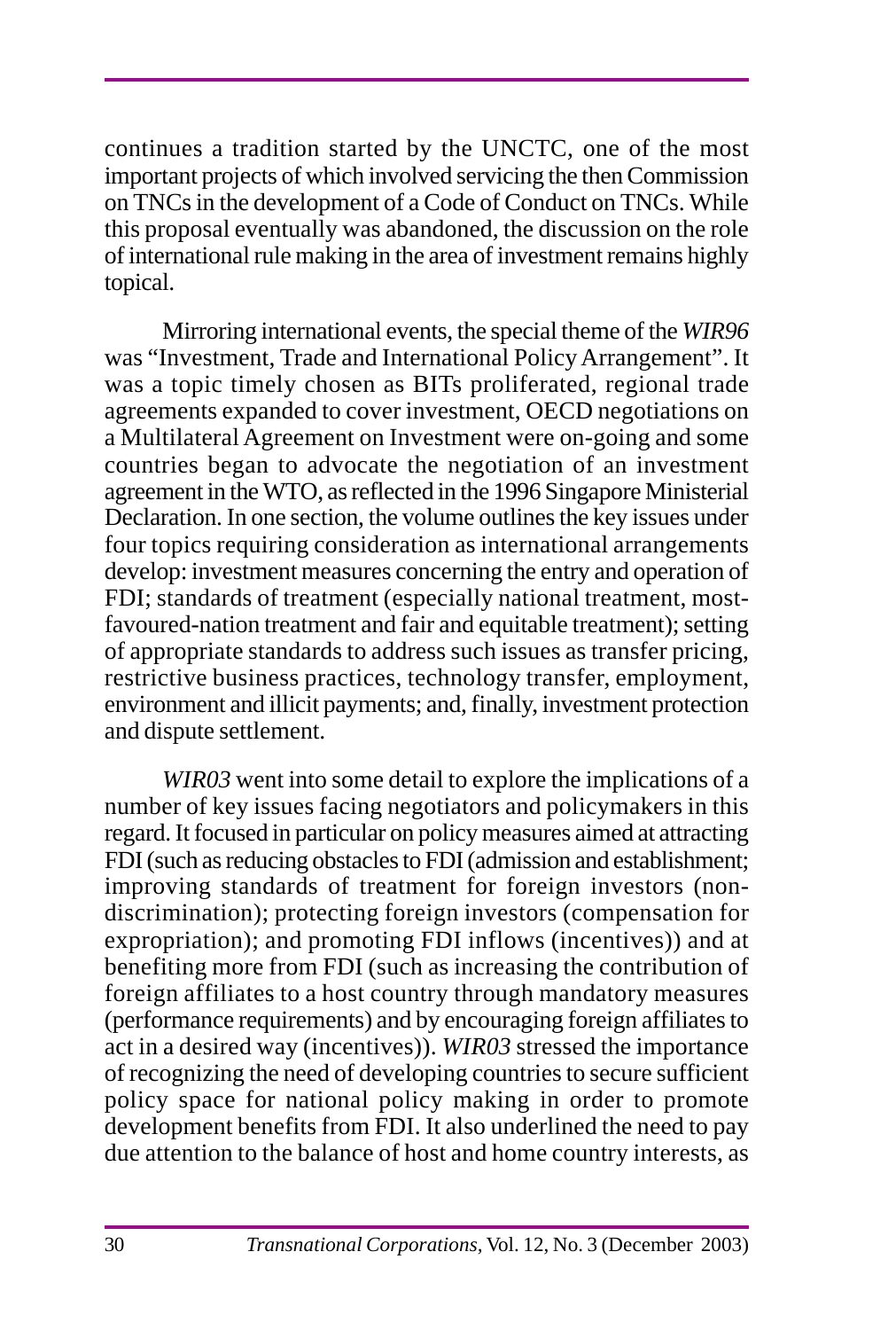well as to the potential treatment of good corporate citizenship in the context of international investment agreements (IIAs) – all with a view towards enhancing the development dimension of such agreements.

While multilateral negotiations in the OECD were abandoned in the end and discussions in the context of the WTO reached an impasse at the Organization's Cancún Ministerial in September 2003, investment agreements are proliferating at the bilateral and regional levels. As documented in *WIR03,* they are increasingly establishing parameters for national policy making:

- At the *bilateral* level, the most important instruments are BITs and double taxation treaties (DTTs), with 2,181 BITs and 2,256 DTTs by the end of 2002. The *WIR03* concluded that BITs as of 2002 covered an estimated 7% of the world stock of FDI and 22% of the FDI stock in developing countries and economies in transition, respectively. DTTs, meanwhile, covered some 87% of world FDI and 57% of FDI in developing countries and transition economies. In addition, more and more bilateral free trade agreements include investment provisions.
- At the *regional* level, few agreements deal exclusively with investment issues. The trend so far has been to address such issues in trade agreements. In effect, free trade agreements today are often also free investment agreements.
- At the *multilateral* level, finally, the few agreements deal with specific issues (such as trade-related investment measures, insurance, dispute settlement, social policy matters), or they are sectoral (such as the General Agreement on Trade in Services (GATS).

UNCTAD has been actively following this trend, with a view towards assuring that developing countries are being put in a position that allows them actively and competently to engage themselves in discussions on, and negotiations of, international investment agreements at whichever level they wish to do so.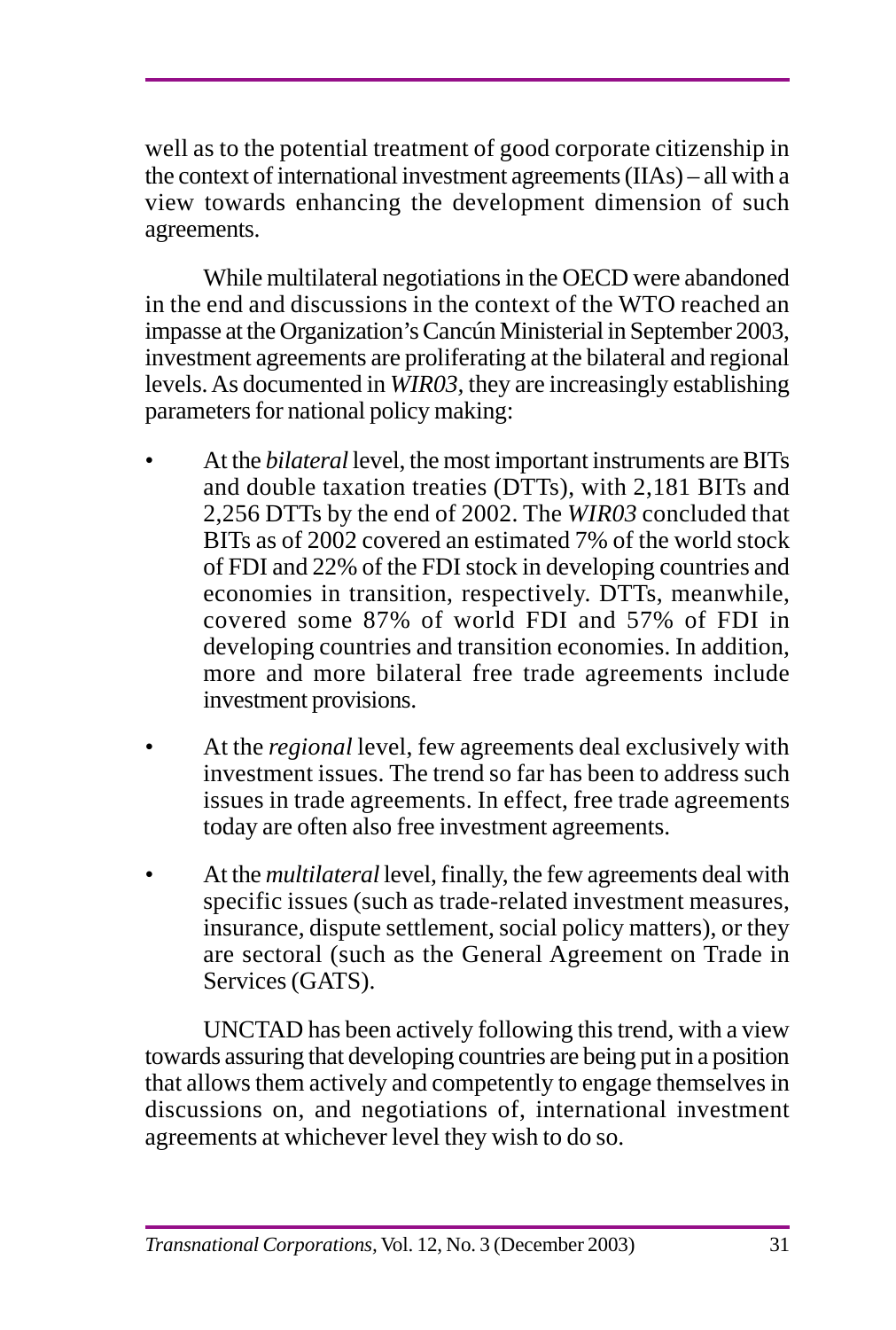UNCTAD's analytical contributions have been widely appreciated and acknowledged. In addition to contributions through various *WIRs*, work on international investment agreements has resulted in a series of "issues papers" designed to address key concepts and issues relevant to international investment agreements. The completed series encompasses 27 papers, to date the most comprehensive analysis of key issues in IIAs. 22 Another important UNCTAD contribution in this field of work is the report entitled *Bilateral Investment Treaties in the Mid-1990s*, which included a comprehensive analysis of the scope, nature and role of BITs in a globalizing world economy (UNCTAD, 1998b). UNCTAD has furthermore contributed to various conceptual innovations. For example, the concept of investment-related trade measures (IRTMs) was first introduced in *WIR* in the early 1990s. The concepts of flexibility and national policy space in the area of FDI were developed over a cycle of three expert group meetings. Based on UNCTAD IX (89(b)), UNCTAD reviewed the development dimension of IIAs, starting in 1997 with an expert meeting on "Existing agreements on investment and their development dimension" (May 1997),  $^{23}$ continuing with the meeting on "Existing regional and multilateral investment agreements and their development dimensions" (April  $1998$ ,  $^{24}$  and culminating in the expert meeting on "International investment agreements: concepts allowing for a certain flexibility in the interest of promoting growth and development" (March 1999).<sup>25</sup> UNCTAD also introduced the idea that the concept of "transparency" – now central to international investment agreements – should not

<sup>&</sup>lt;sup>22</sup> The series will eventually cover the following topics: admission and establishment; competition; dispute settlement (investor-State); dispute settlement (State-State); employment; environment; fair and equitable treatment; FDI and development; home country measures; illicit payments; incentives; IIAs: flexibility for development; investment-related trade measures; lessons from the MAI; most-favoured-nation treatment; national treatment; scope and definition; social responsibility; state contracts; taking of property; taxation; transfer of funds; transfer of technology; transfer pricing; transparency; and trends in IIAs – an overview.

<sup>23</sup> TD/B/COM.2/EM.1/2; question 7, page 11; and TD/B/COM.2/5, TD/B/COM.2/EM.1/3 (report), para 8).

<sup>24</sup> TD/B/COM.2/EM.2/2, para 5; and TD/B/COM.2/11, TD/B/COM.2/ EM3/3, para 4.

 $^{25}$  TD/B/COM.2/EM.5/2 and TD/B/COM.2/17, TD/B/COM.2/EM.5/3.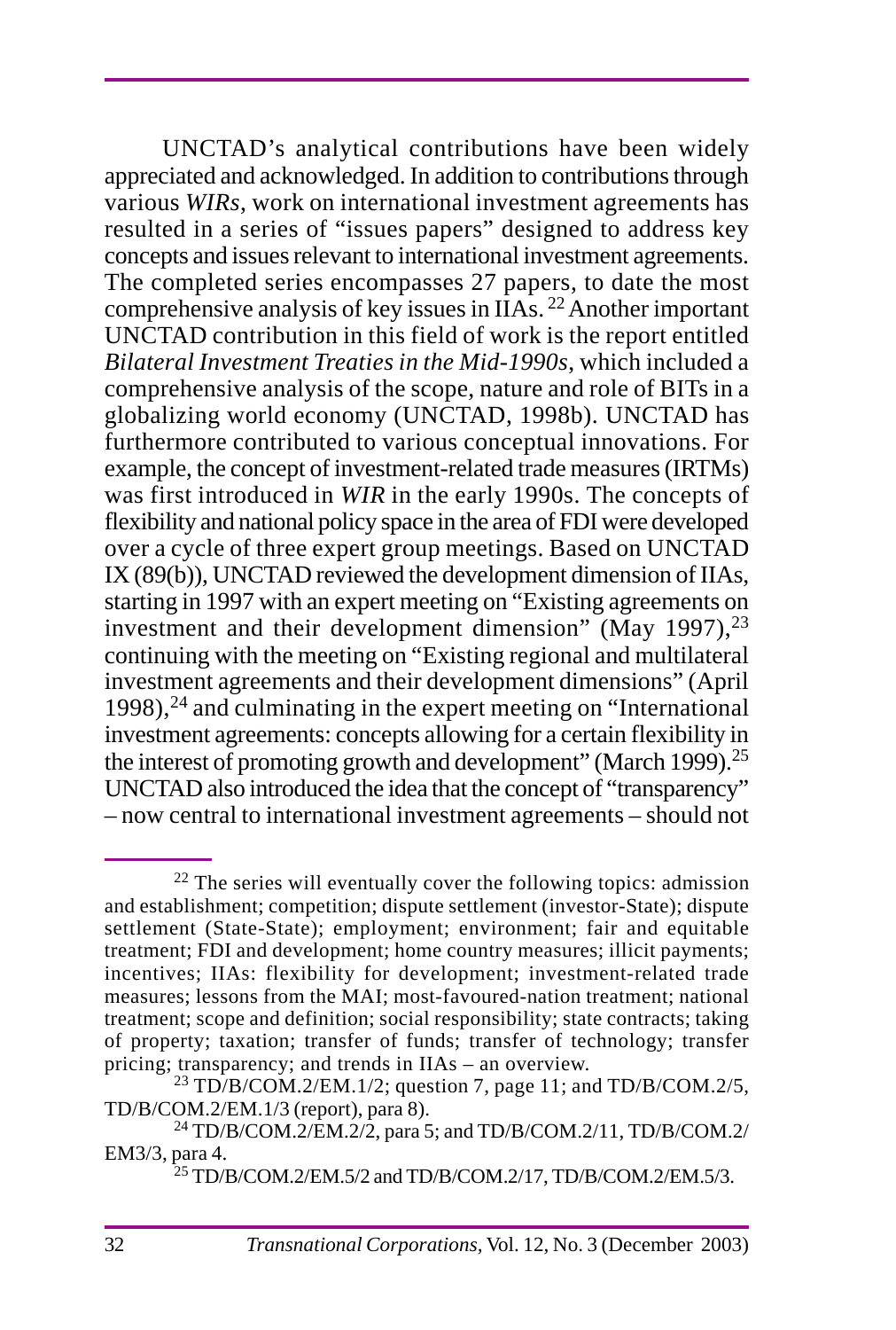only be seen in reference to host countries, but also in reference to home countries and TNCs.

UNCTAD's normative work and consensus-building are similarly well recognized. Special reference to UNCTAD was, for example, made in the WTO Ministerial Declaration in Singapore<sup>26</sup> and more recently also in the Doha Declaration.27 Considerable work has been conducted in the form of facilitating negotiations and training in the area of international investment agreements. In fact, the interplay of research and policy analysis with technical assistance work and consensus-building, including close interaction with Governments via the intergovernmental machinery, constitutes one of UNCTAD's special strengths. The organization's active participation jointly with the WTO in a significant post-Doha technical assistance programme on investment reflects the strong reputation UNCTAD enjoys in this field. These joint activities were reported to the WTO Working Group on Trade and Investment,28 where UNCTAD, as an observer, also made presentations on the issues under discussion, focusing on the development perspective.

 $^{27}$  Paragraph 21 of the Doha Declaration stated that "To this end, we shall work in cooperation with other relevant intergovernmental organisations, including UNCTAD, and through appropriate regional and bilateral channels, to provide strengthened and adequately resourced assistance to respond to these needs."

<sup>28</sup> See "Progress report. Work undertaken within UNCTAD's work programme on international investment agreements between the 10th Conference of UNCTAD, Bangkok, February 2000, and July 2002" (UNCTAD/ ITE/Misc.58); and "Progress Report: Implementation of post-Doha technical assistance work in the area of investment" (UNCTAD/ITE/IIT/2003/3).

<sup>&</sup>lt;sup>26</sup> Paragraph 20 of the Singapore Ministerial Declaration deals with matters related to investment and competition policy and notes that two new working groups on trade and investment and on trade and competition shall "draw upon and be without prejudice to the work in UNCTAD and other appropriate intergovernmental fora. As regards UNCTAD, we welcome the work under way as provided for in the Midrand Declaration and the contribution it can make to the understanding of issues. In the conduct of the work of the working groups, we encourage cooperation with the above organizations to make the best use of available resources and to ensure that the development dimension is taken fully into account."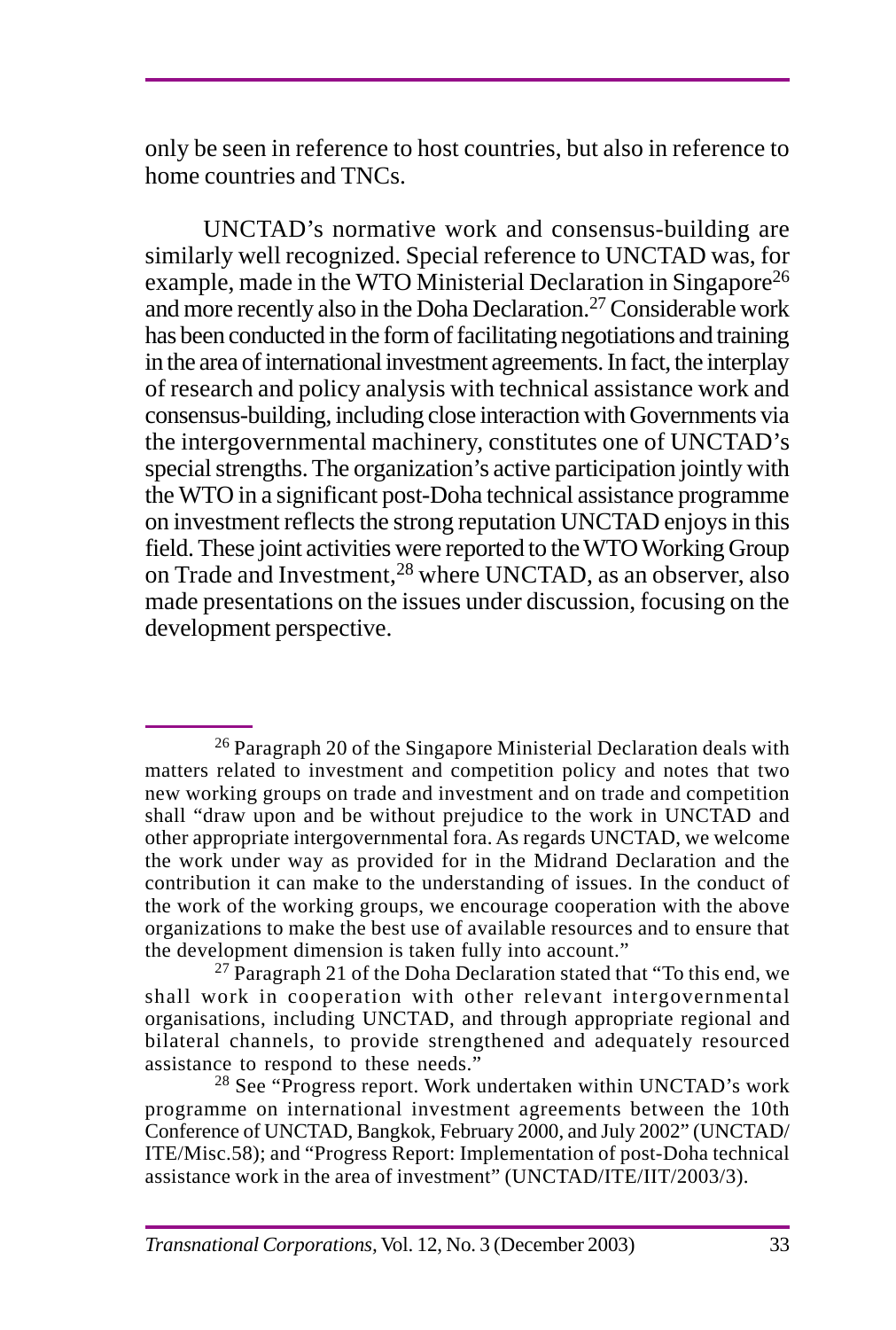# **Concluding remarks**

During the past forty years, the relative emphasis on the pros and cons of development strategies relying on inward FDI has oscillated but it is now widely recognized that FDI, as a complement to domestic investment, can bring important development benefits, for host as well as home economies. At the same time, this should not lead policy makers to rely simply on an open environment and market forces alone. Rather, the vast amount of the UNCTAD Secretariat's research and policy analysis underscores the crucial role of government policies to ensure that FDI brings development gains. FDI is no panacea to break out of underdevelopment. The scope for benefiting from inward FDI is closely linked to a country's ability to foster its domestic capabilities, but under the right circumstances, FDI can act as a catalyst for economic growth and development. The policy challenge is to identify the best approaches to leveraging such investment. Moreover, it is crucial that international agreements at various levels recognize fully the need for governments to be able to design and implement national policies that can help advance development objectives.

At both national and international levels, the expansion of TNC activities is today regarded as a critical factor for the formulation of policy responses to the challenge of globalization. Throughout its work, UNCTAD has emphasized, mainly through its *World Investment Report*, the importance of FDI, picked up key themes at an early stage as well as developed new concepts and kept following them over time. In this way, UNCTAD has helped to bring out the subject of FDI and TNC activities from the fairly small corner it occupied in the study of and policy formulation related to international economic relations and accorded it a more central place as a factor in those relations. The UNCTAD Secretariat (and earlier UNCTC) has developed the field in the international system of political economy; defined the mainstream in the policy area; and helped with consensus building.

UNCTAD's contributions in the area of FDI and development have relied on a combination of in-house knowledge and experience and close interaction with policy makers and academic expertise.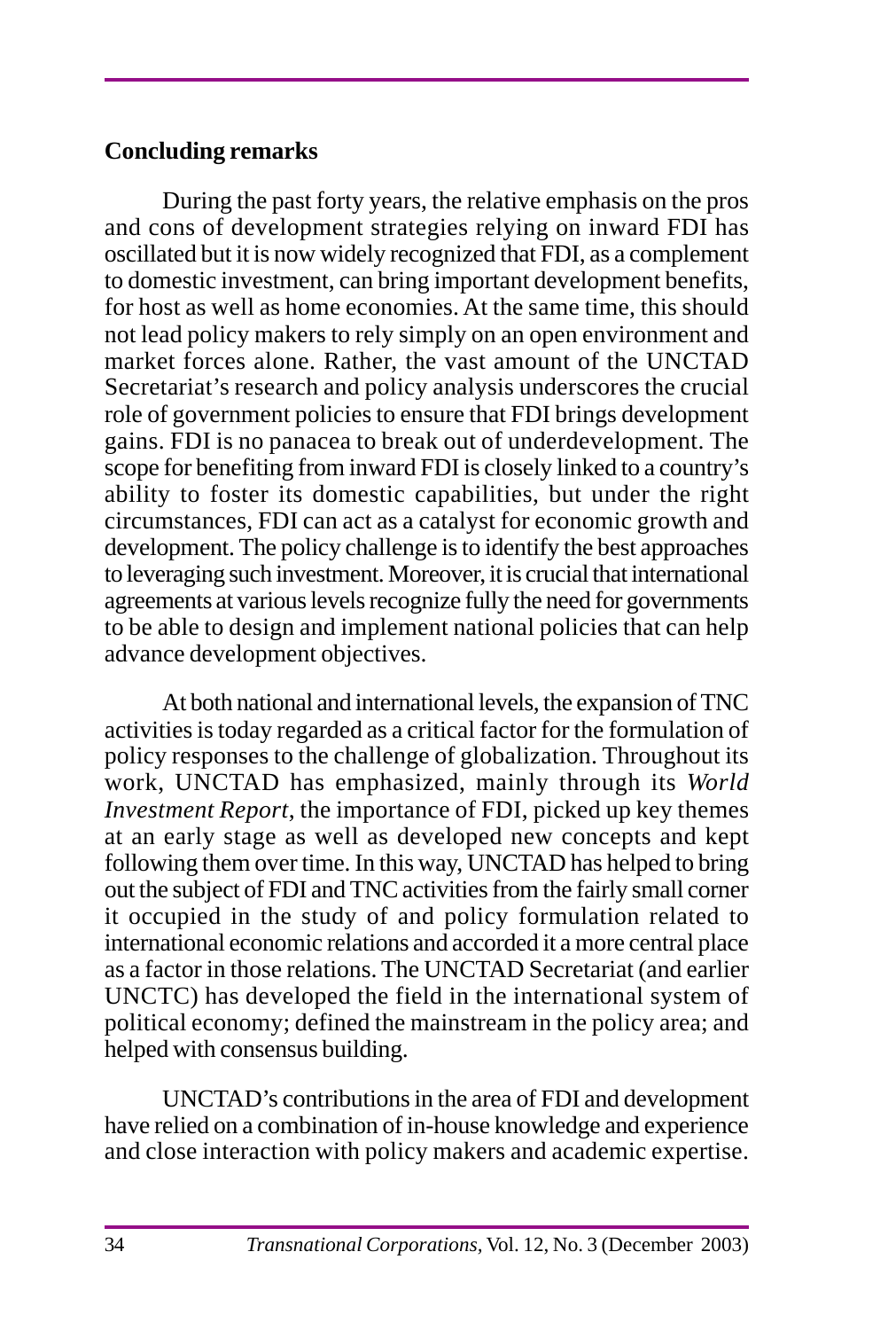Over time, the Secretariat has developed a unique network of experts that play a critical role not only in providing inputs to the various publications and inter-governmental meeting that UNCTAD organizes but also as part of a rigorous peer review process that is crucial to guarantee high quality outputs. As can be seen from the acknowledgements at the beginning of each *WIR*, between 50 and 100 academics and officials from central banks, investment promotion agencies and representatives of non-governmental organizations are normally involved in providing ideas, data or even draft texts. The final output benefits from a genuine interaction between UNCTAD staff and external experts. In this context, it is worth mentioning the journal, *Transnational Corporations*, which is the only policyoriented refereed journal with a clear policy-oriented focus related to the role of TNCs and development. This journal has helped the Secretariat to remain in close contact with the academic community and encourage state-of-the-art policy-oriented research in this area.

In every respect, UNCTAD has taken a hands-on approach to its tasks of advancing our understanding of the changing role of TNCs and FDI in economic development. The research and policy work has successfully interacted with technical assistance work in the field as well as with close links with national Governments through UNCTAD's intergovernmental machinery. In the area of FDI and development, there are no clear-cut answers or one-size-fits-all solutions. UNCTAD has fulfilled an important role in advancing the intellectual comprehension of this phenomenon and developed policies to deal with it. As regards UNCTAD's role in the policy making process, John H. Dunning, the long-standing Senior Adviser to the *WIR* team, summarized his views in the following way:

"Successive *WIRs* have helped governments, in a way no other publication has done, to know about TNCs – their nature, strategies and likely impact; and to guide them in their information gathering, policy formulation, institution building, and implementation devices."<sup>29</sup>

<sup>29</sup> Communication by John H. Dunning to UNCTAD, 19 December 2002.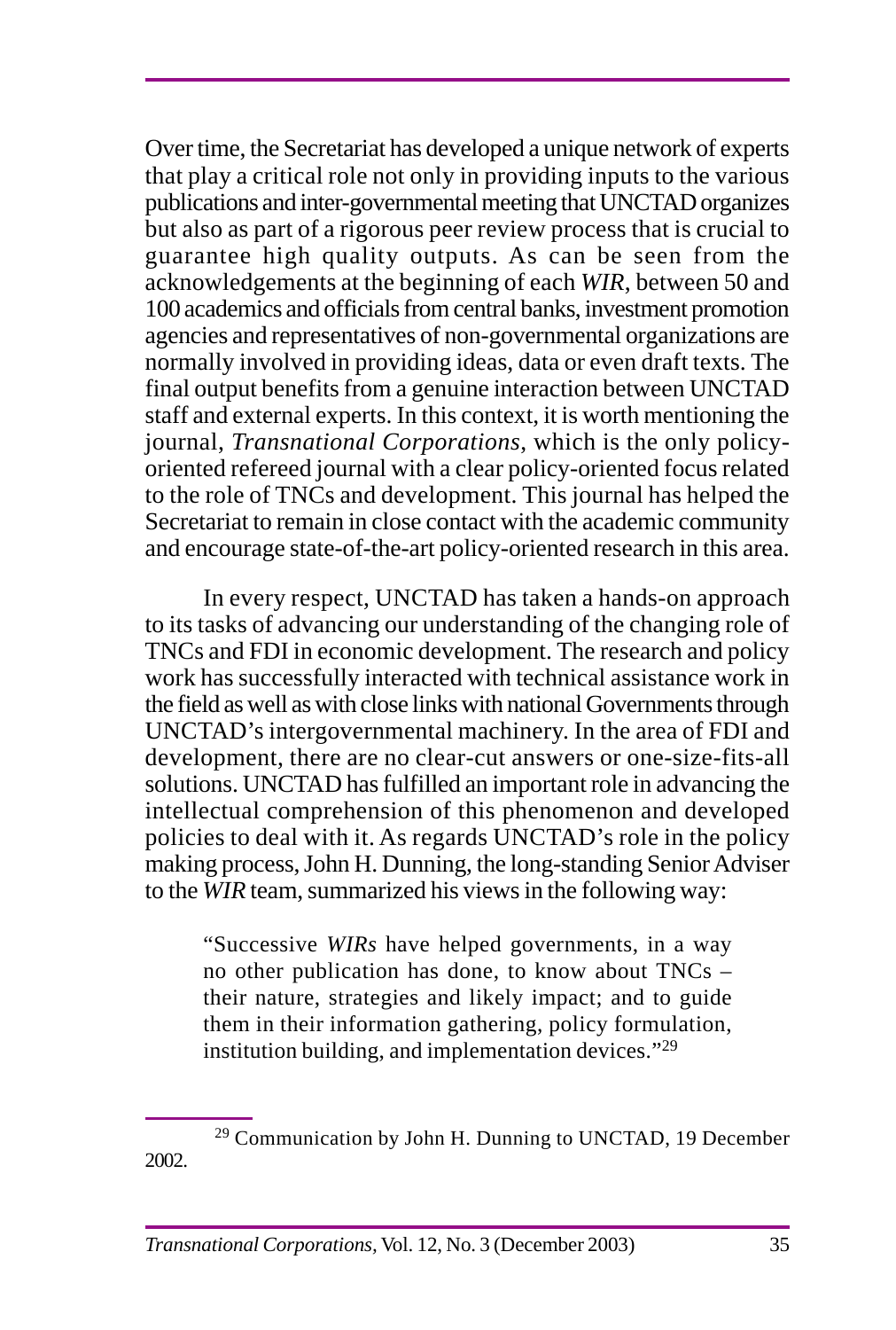The expansion of international production under the common governance of TNC activities underlines the importance of the objectives that were once set for the UNCTC: to improve the understanding of the nature of TNCs and to analyze some of their effects on home and host countries, including economic relationships between the two. UNCTAD's work (and earlier that of the UNCTC) has provided vital inputs to policy makers and academics around the world. By collecting, disseminating and analyzing data, developing knowledge, applying it to FDI with a distinct focus on developing countries and assessing policy options, UNCTAD has contributed to placing the relationship between FDI and economic development firmly on the international economic and political agenda. While forty years of research and policy analysis has brought new insights and knowledge as regards the impacts of TNC activities, the same challenges that faced policymakers in 1964 are still largely relevant today. As once underlined in the UNCTAD I resolution, in order to address them in a satisfactory way, and to maximize the developmental impact, all parties concerned – host countries, home countries, investors and the international community at large – need to assume their respective roles and responsibilities.

#### **References**

- Behrman, Jack N. (1993). "*World Investment Report 1993: Transnational Corporations and Integrated International Production* – review article", *Transnational Corporations*, 2, 3 (December 1993), pp. 149-162.
- United Nations Centre on Transnational Corporations (UNCTC) (1988). *Transnational Corporations in World Development: Trends and Prospects* (New York: United Nations), United Nations publication, Sales No. E.88.II.A.7.

\_\_\_\_\_\_\_\_ (1991 – *WIR91*). *World Investment Report: The Triad in Foreign Direct Investment* (New York: United Nations), United Nations publication, Sales No. E.91.II.A.12.

United Nations Conference on Trade and Development (UNCTAD) (1964). *Proceedings of the United Nations Conference on Trade and Development,* volume I, Final Act and Report (New York: United Nations).

\_\_\_\_\_\_\_\_ (1973a). *Proceedings of the United Nations Conference on Trade and Development* (New York: United Nations), United Nations publication, Sales No. E.73.II.D.4.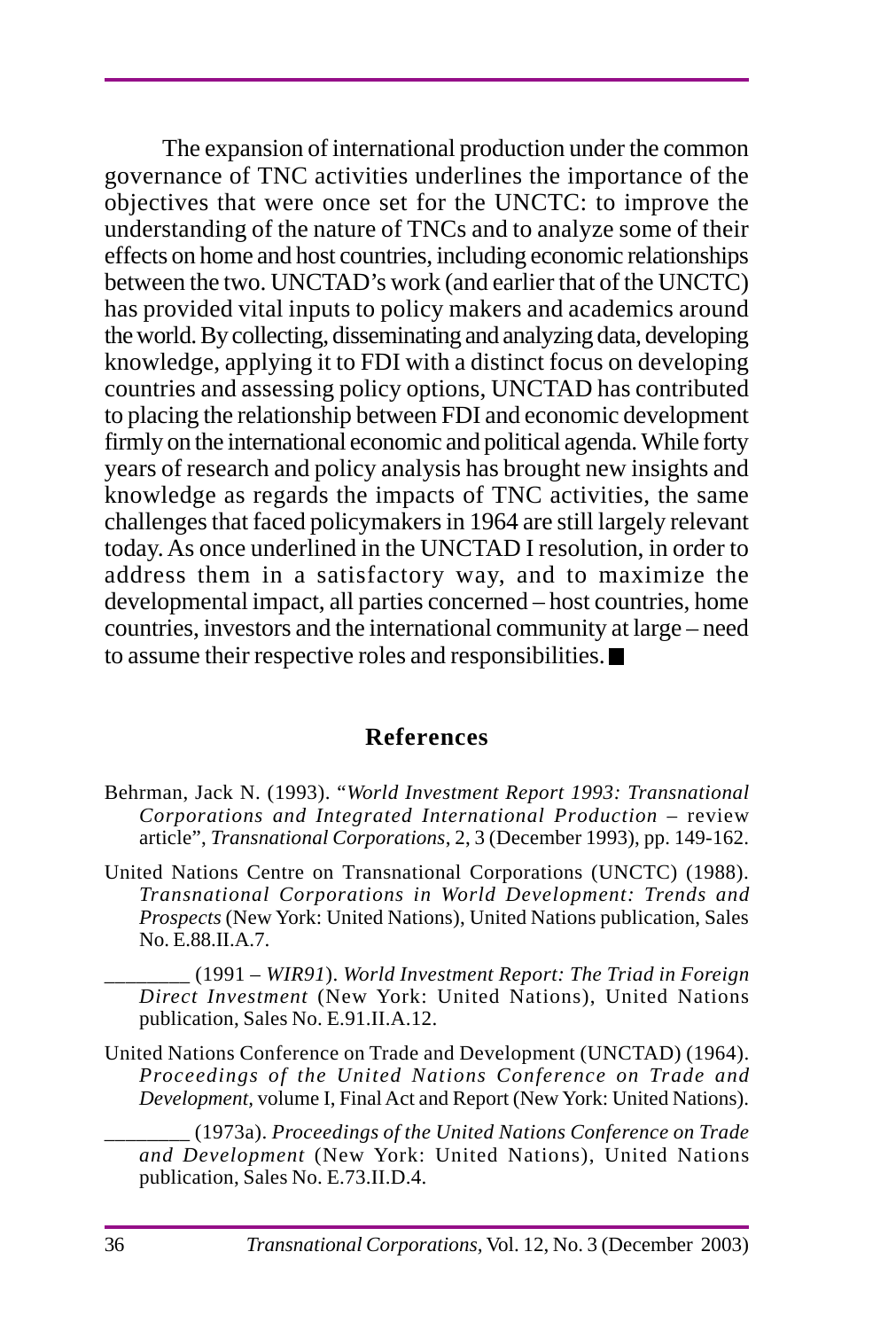\_\_\_\_\_\_\_\_ (1973b). *Multinational Corporations in World Development* (New York: United Nations), ST/ECA/190.

\_\_\_\_\_\_\_\_ (1985). *The History of UNCTAD 1964-1984* (New York and Geneva: United Nations), United Nations publication, Sales No. E.85.II.D.6.

\_\_\_\_\_\_\_\_ (1993 – *WIR93*). *World Investment Report 1993: Transnational Corporations and Integrated International Production* (New York and Geneva: United Nations), United Nations publication, Sales No. E.93 II.A.14

\_\_\_\_\_\_\_\_ (1993a). *Small and Medium-sized Transnational Corporations: Role, Impact and Policy Implications* (New York and Geneva: United Nations), United Nations publication, Sales No. E.93.II.A.15.

\_\_\_\_\_\_\_\_ (1994 – *WIR94*). *World Investment Report: Transnational Corporations, Employment and the Workplace* (New York and Geneva: United Nations), United Nations publication, Sales No. E.94.II.A.14.

\_\_\_\_\_\_\_\_ (1994). *Technological Dynamism in Industrial Districts: An Alternative Approach to Industrialization in Developing Countries* (New York and Geneva: United Nations), United Nations publication, Sales No. E.94.II.D.3.

\_\_\_\_\_\_\_\_ (1995 - *WIR95*). *World Investment Report 1995: Transnational Corporations and Competitiveness* (New York and Geneva: United Nations), United Nations publication, Sales No. E.95.II.A.4.

\_\_\_\_\_\_\_\_ (1996 – *WIR96*). *World Investment Report 1996: Investment, Trade and International Policy Arrangements* (New York and Geneva: United Nations), United Nations publication, Sales No. E.96.II.A.14.

\_\_\_\_\_\_\_\_ (1996a). *Incentives and Foreign Direct* I*nvestment* (Geneva and New York: United Nations), United Nations publication, Sales No.  $E.96$  II.A.6.

\_\_\_\_\_\_\_\_ (1997 – *WIR97*). *World Investment Report 1997: Transnational Corporations, Market Structure and Competition Policy* (New York and Geneva: United Nations), United Nations publication, Sales No. E.97.II.D.10.

\_\_\_\_\_\_\_\_ (1997a). "An overview of activities in the area of inter-firm cooperation: a progress report" (New York and Geneva: United Nations), United Nations document, UNCTAD/ITE/EDS/2.

\_\_\_\_\_\_\_\_ (1997b). *Survey of Best Practicies in Investment Promotion* (New York and Geneva: United Nations), United Nations publication, Sales No. GV.E.97.II.D.11.

\_\_\_\_\_\_\_\_ (1998 – *WIR98*). *World Investment Report 1998: Trends and Determinants* (New York and Geneva: United Nations), United Nations publication, Sales No. E.98.II.D.5.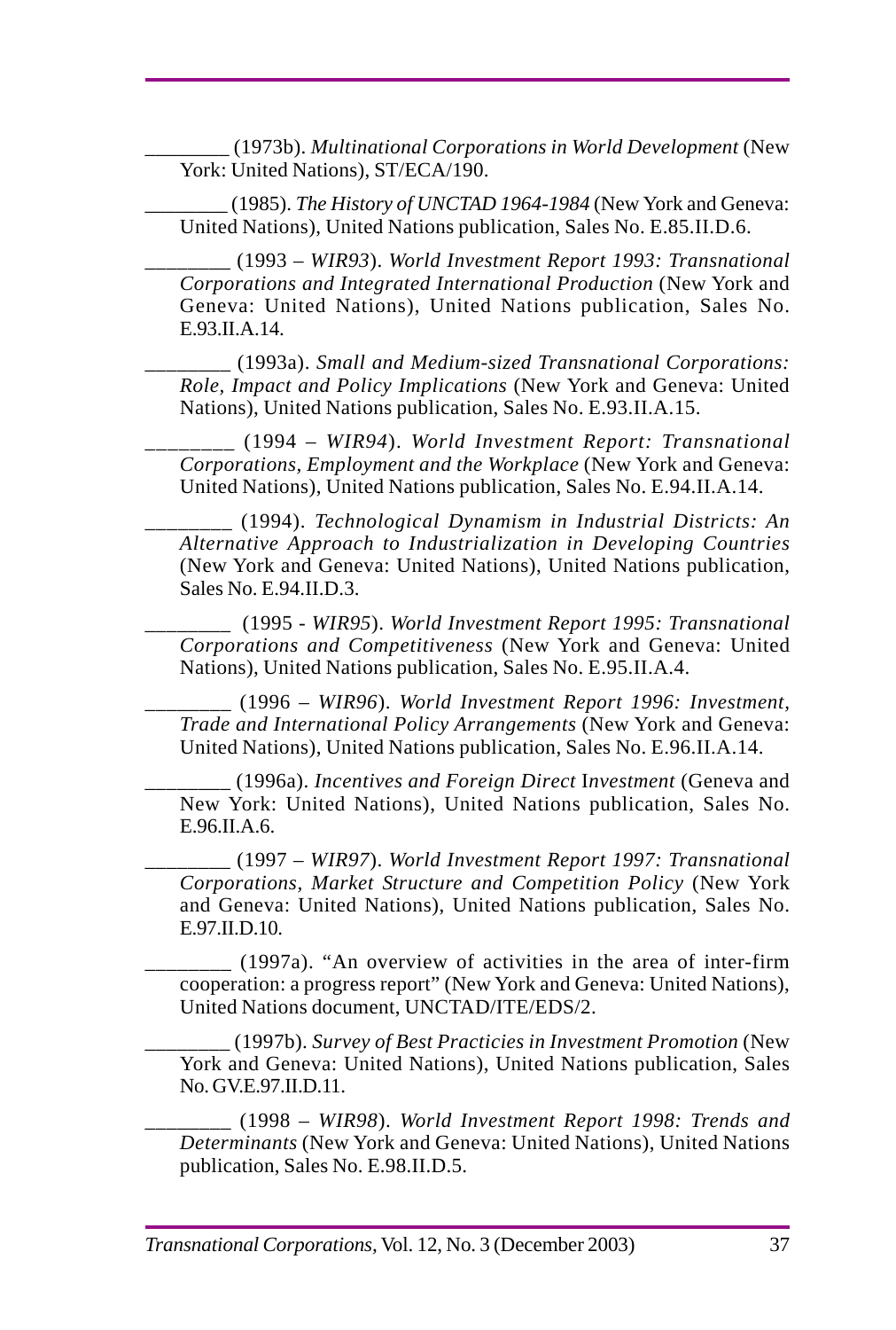\_\_\_\_\_\_\_\_ (1998a). *The Financial Crisis in Asia and Foreign Direct Investment: An Assessment* (Geneva: United Nations), United Nations publication, Sales No. GV.E.98.0.29.

\_\_\_\_\_\_\_\_ (1998b). *Bilateral Investment Treaties in the Mid-1990s* (New York and Geneva: United Nations), United Nations publication, Sales No. E., Sales No. E.98.II.D.8.

\_\_\_\_\_\_\_\_ (1998c). "Promoting and sustaining SMEs clusters and networks for development" (New York and Geneva: United Nations), United Nations document, TD/B/COM.3/EM.5/2.

\_\_\_\_\_\_\_\_ (1999 – *WIR99*). *World Investment Report 1999: Foreign Direct Investment and the Challenge of Development* (New York and Geneva: United Nations), United Nations publication, Sales No. E.99.II.D.3.

\_\_\_\_\_\_\_\_ (1999a). *Foreign Direct Investment in Africa: Performance and Potential* (New York and Geneva: United Nations), United Nations document, UNCTAD/ITE/IIT/Misc. 15.

\_\_\_\_\_\_\_\_ (1999b). *Accounting and Financial Reporting for Environmental Costs and Liabilities* (New York and Geneva: United Nations), UNCTAD/ ITE/EDS/4.

\_\_\_\_\_\_\_\_ (1999c). *Guideline on National Requirements for the Qualification of Professional Accountants* (New York and Geneva: United Nations), United Nations publication, Sales No. E.99.II.D.19.

\_\_\_\_\_\_\_\_ (1999d). *Foreign Direct Investment and Development* UNCTAD Series on Issues in International Investment Agreement (New York and Geneva: United Nations), United Nations publication, Sales No. E.98.II.D.15.

\_\_\_\_\_\_\_\_ (2000 – *WIR00*). *World Investment Report 2000: Cross-border Mergers and Acquisitions and Development* (New York and Geneva: United Nations), United Nations publication, Sales No. E.00.II.D.20.

\_\_\_\_\_\_\_\_ (2000a). *Tax Incentives and Foreign Direct Investment: A Global Survey* (New York and Geneva: United Nations), United Nations publication, Sales No. E.01.II.D.5.

\_\_\_\_\_\_\_\_ (2000b). *FDI Determinants and TNC Strategies: The Case of Brazil* (New York and Geneva: United Nations), United Nations publication, Sales No. E.00.II.D.2.

\_\_\_\_\_\_\_\_ (2001 – *WIR01*). *World Investment Report 2001: Promoting Linkages* (New York and Geneva, United Nations), United Nations publication, Sales No. E.01.II.D.12.

\_\_\_\_\_\_\_\_ (2001a). *The World of Investment Promotion at a Glance* (New York and Geneva: United Nations), United Nations publication, ASIT Studies Nr 17, UNCTAD/ITE/IPC/3.